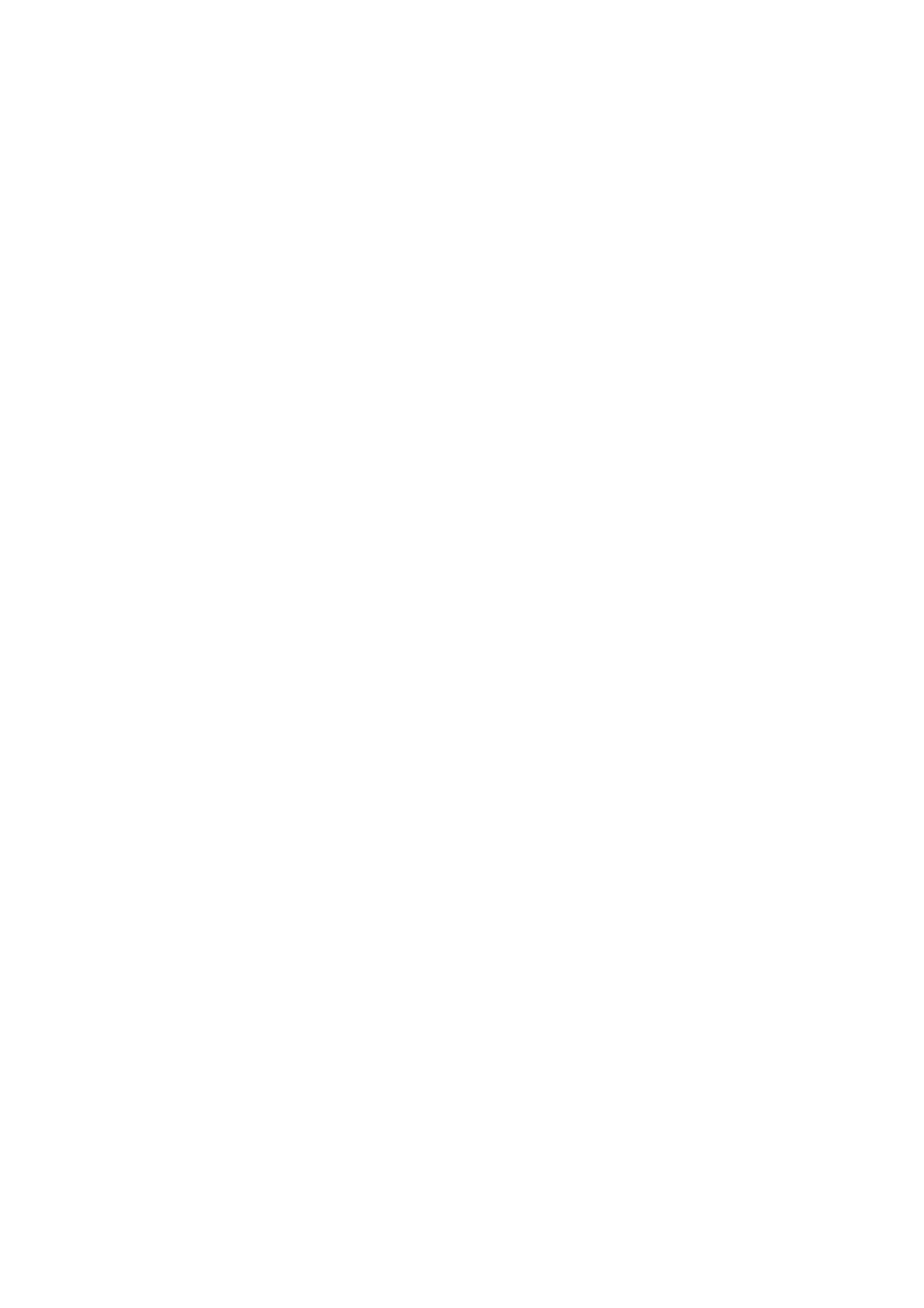# **GATA6 Promotes Angiogenic Function and Survival in Endothelial Cells by Suppression of Autocrine Transforming Growth Factor Beta/Activin Receptor-Like Kinase 5 Signaling**

Natali Froese<sup>\*</sup>, Badder Kattih<sup>\*</sup>, Astrid Breitbart<sup>\*</sup>, Andrea Grund<sup>\*</sup>, Robert Geffers<sup>+</sup>, Jeffery D. Molkentin<sup>&</sup>, Andreas Kispert<sup>#</sup>, Kai C. Wollert<sup>\*</sup>, Helmut Drexler<sup>\*†</sup>, and Joerg Heineke<sup>\*§</sup>

\* Medizinische Hochschule Hannover, Klinik für Kardiologie und Angiologie, Rebirth - Cluster of Excellence, Carl-Neuberg-Str.1, 30625 Hannover, Germany

+ HCI-Helmholtz Center for Infection Research, Inhoffenstrasse 7, 38124 Braunschweig, Germany

&Department of Pediatrics, University of Cincinnati, Cincinnati Children's Hospital Medical Center, Howard Hughes Medical Institute, 240 Albert Sabin Way, Cincinnati, OH 45229, USA

# Medizinische Hochschule Hannover, Institut für Molekularbiologie, Rebirth - Cluster of Excellence, Carl-Neuberg-Str.1, 30625 Hannover, Germany

†Deceased.

N.F. and B.K. contributed equally to this work.

### **Running titel: GATA6 Promotes Function and Survival in Endothelial Cells**

**§ Address for Correspondence:** Joerg Heineke, MD, Medizinische Hochschule Hannover, Klinik für Kardiologie und Angiologie, Rebirth – Cluster of Excellence, Carl-Neuberg-Str.1, 30625 Hannover, Germany. Phone: ++49-511-532-3079. Fax:++49-511-532-5412. Email: Heineke.Joerg@Mh-Hannover.de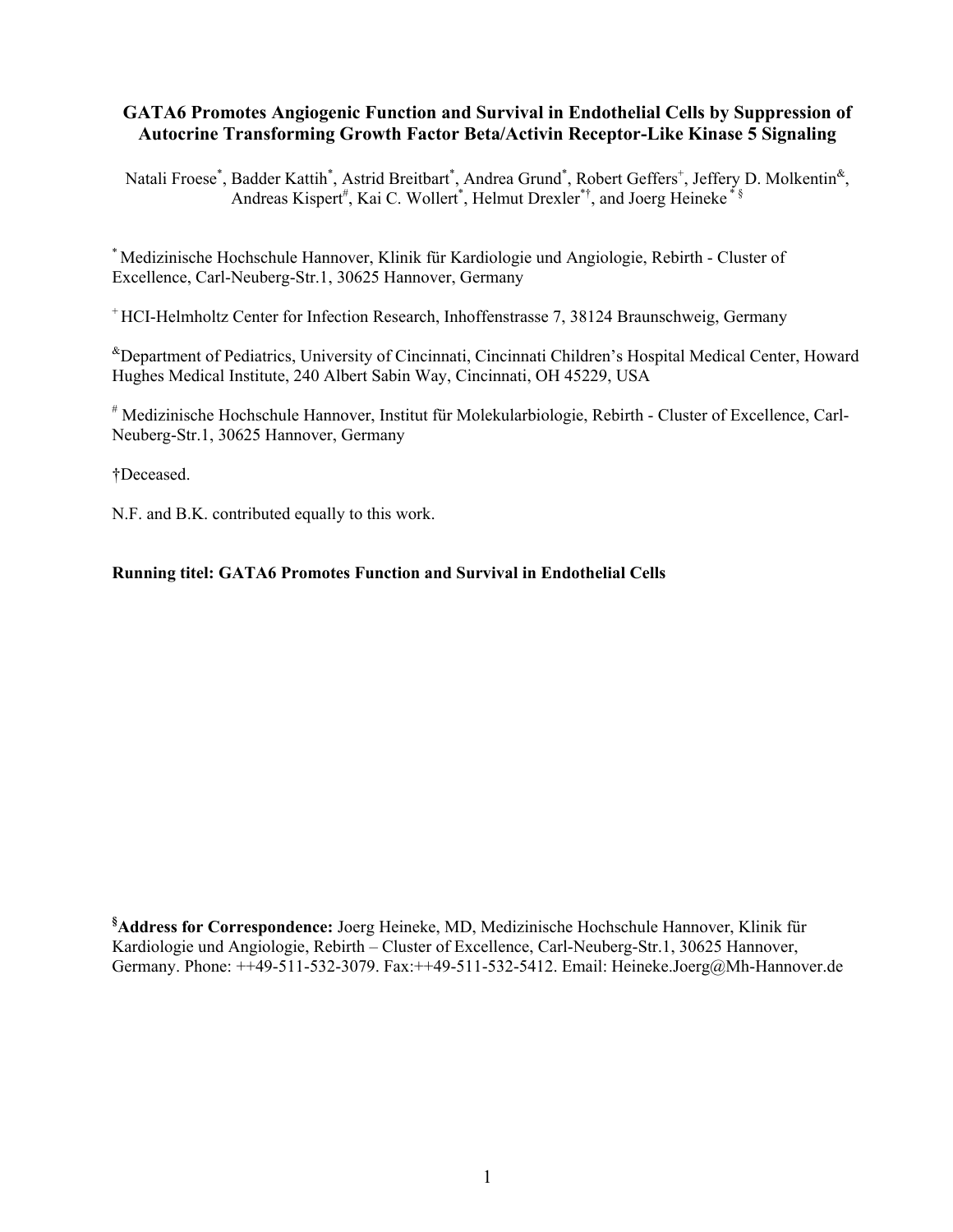#### **ABSTRACT**

**Understanding the transcriptional regulation of angiogenesis could lead to the identification of novel therapeutic targets. We showed here that the transcription factor GATA6 is expressed in different human primary endothelial cells, as well as in vascular endothelial cells of mice** *in vivo***. Activation of endothelial cells was associated with GATA6 nuclear translocation, chromatin binding and enhanced GATA6 dependent transcriptional activation. siRNA mediated downregulation of GATA6 after growth factor stimulation led to a dramatically reduced capacity of macro- and microvascular endothelial cells to proliferate, migrate or form capillary-like structures on Matrigel. Adenoviral overexpression of GATA6, in turn, enhanced angiogenic function, especially in cardiac endothelial microvascular cells. Furthermore, GATA6 protected endothelial cells from undergoing apoptosis during growth factor deprivation.** 

**Mechanistically, downregulation of GATA6 in endothelial cells led to increased expression of transforming growth factor (TGF) β1 and TGFβ2, while enhanced GATA6 expression, accordingly, suppressed** *Tgfb1* **promoter activity. High TGFβ1/β2 expression in GATA6 depleted endothelial cells increased the activation of the activin receptor-like kinase (ALK)5 and SMAD2, and suppression of this signaling axis by TGFβ neutralizing antibody or ALK5 inhibition restored angiogenic function and survival in endothelial cells with reduced GATA6 expression. Together, these findings indicate that GATA6 plays a crucial role for endothelial cell function and survival, at least in part, by suppressing autocrine TGFβ expression and ALK5 dependent signaling.**

#### **INTRODUCTION**

Angiogenesis describes the sprouting of new capillaries from the endothelial cells of postcapillary venules (1,2). It is one of the central processes that controls and enables embryonic and fetal development and that is required to maintain functional and structural integrity of the organism in postnatal life. There are many circumstances in the adult organism (for example organ ischemia or tumor growth), under which the normally quiescent endothelial cells become activated by growth factors (like VEGF-A, basic fibroblast growth factor, epidermal growth factor) or hypoxia to proliferate, migrate and to interact with each other to form new capillaries (1-3). While on the one hand research efforts are under way to therapeutically enhance angiogenesis during organ ischemia, on the other hand angiogenesis inhibitors are being developed for cancer therapy (4,5). In order to find effective treatment strategies, a detailed understanding of the regulatory signaling pathways that control activation and quiescence of endothelial cells is needed. While a lot of different growth factors and their receptors have been identified that either facilitate or block angiogenesis, its transcriptional regulation is far less well studied (6). Here we examined the role of the transcription factor GATA6 for angiogenic function and survival in endothelial cells. GATA6 belongs to the family of GATA proteins, of which 6 GATA factors have been identified. All GATA factors share a conserved DNA binding domain consisting of two zinc finger motifs that mediate binding to the consensus DNA site (A/T)GATA(A/G) (7). During mouse embryonic and fetal development GATA6 is widely expressed in different cells and tissues (7). *Gata6* null mice die between embryonic day 5.5-7.5 due to defects in visceral endoderm function and extraembryonic development (8,9). When these defects were overcome by either tetraploid embryo complementation or by cell specific elimination of GATA6 only in smooth muscle/neural crest cells, important functions of GATA6 *in vivo* were demonstrated for liver differentiation and growth, or morphogenetic patterning of the cardiac outflow tract, respectively (10,11). In the adult mouse, GATA6 expression is detectable in many organs, including the heart, aorta, stomach, and in vascular smooth muscle cells (12). Functionally, GATA6 is critically involved in lung epithelial regeneration and the regulation of vascular smooth muscle cell proliferation and function in the adult mouse (13- 15). Interestingly, primary human umbilical vein endothelial cells (HUVECs) express high levels of GATA6, which regulates the expression of the vascular cell adhesion molecule-1 (VCAM-1) in these cells (16). Other important endothelial cell genes like *NOS3* (encoding for the endothelial nitric oxide synthase), *PECAM1* (encoding for the PECAM1 protein) and *EDN1* (encoding for endothelin-1) are also targets of GATA transcription factors (17-20). However, the functional importance of GATA6 for angiogenic function and survival of endothelial cells is currently unknown.

In this study we demonstrated that GATA6 is crucial for the promotion of endothelial cell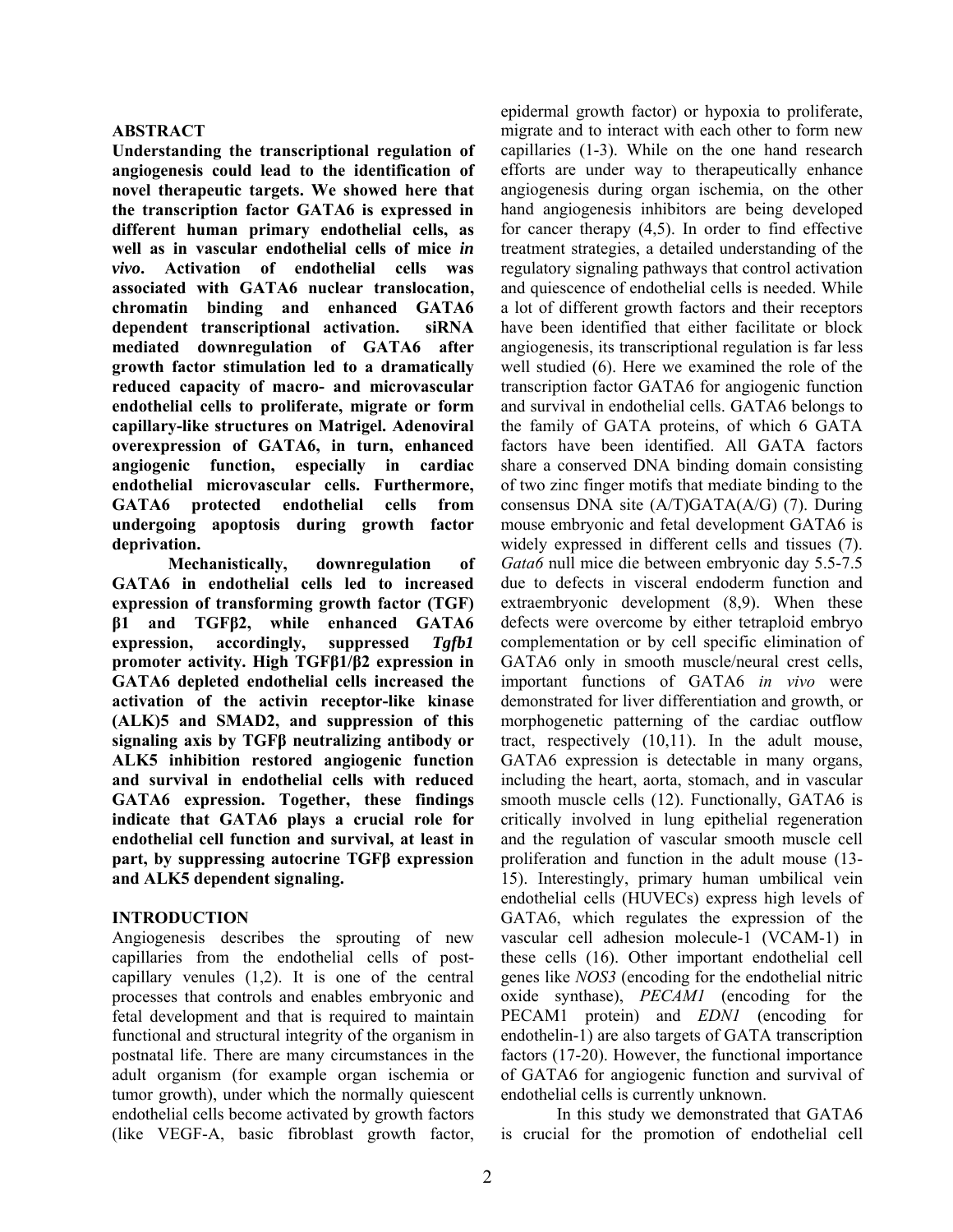function and survival, at least in part, by suppressing autocrine release of TGFβ1 and TGFβ2 that both act as angiogenesis inhibitory molecules.

## **Experimental Procedures**

*Cell culture and reagents-* Human umbilical vein endothelial cells (HUVECs), human umbilical arterial endothelial cells (HUAECs) and human cardiac microvascular endothelial cells (HCMECs) were purchased from PromoCell. HUVECs and HUAECs were cultured in Endothelial Cell Growth Medium (PromoCell) containing a growth factor cocktail with ECGS/H 0.4% (sterile-filtered, aqueous extract from mixed-sex bovine hypothalamic tissue), FCS (fetal calf serum) 2%, EGF (epidermal growth factor) 0.1 ng/ml, hydrocortisone 1 µg/ml, bFGF (basic fibroblast growth factor) 1 ng/ml. HCMECs were cultured in Endothelial Cell Growth Medium MV for microvascular endothelial cells (PromoCell) containing a growth factor cocktail with ECGS/H 0.4%, FCS 5%, EGF 10 ng/ml, hydrocortisone 1 µg/ml. Endothelial cells were used for experiments at passage 2. The rat heart endothelial cell line (RHE-A) was cultured in DMEM containing 10% FCS.

 The pan-specific TGFβ blocking antibody (AB-100-NA) was purchased from R&D systems, recombinant human TGFβ1 was purchased from Cell Signaling and SB-431542 (ALK5 inhibitor) was purchased from Sigma.

*RNA in situ hybridization-* This analysis was performed on 10 µm paraffin sections following a standard procedure with digoxigenin-labeled antisense riboprobes against GATA6 and Semaphorin 7A (Genbank: NM\_011352, as negative control, because no expression could be detected in heart or kidney with this method) (21).

*Western blotting and immunostaining-* Western blots were performed using the following antibodies: GATA2 (Santa Cruz), GATA3 (ProteinTech), GATA6 (R&D Systems), ACTIN (Sigma), phospho-SMAD1/5, phospho-SMAD2, SMAD2 and SMAD1/5 (Cell Signaling). Immunostaining for GATA6 was performed after fixation of HUVECs with 100% ethanol by overnight incubation with GATA6 antibody (R&D Systems) in 5% BSA-PBS, before an ALEXA 568 coupled secondary antibody (Invitrogen) was applied.

*ChIP assay-* The chromatin-immunoprecipitation (ChIP) assays were performed according to manufacturer's directions (ChIP Assay kit, Upstate). GATA6 antibodies (R&D Systems) and normal goat IgG (Santa Cruz) were used for immunoprecipitation. PCR was performed with the following primers: for *PECAM1* promoter, forward, 5'-AGAACGCCAAGGCAAATGT-3', reverse, 5'- CTGGAAACCGGGAACAATG-3'; for *EDN1* promoter, forward, 5<sup>'</sup>-GGCGTCTGCCTCTGAAGTTA-3', reverse, 5'- CCAGCCCCAGACAATGTTAT-3'; and for *NOS3* promoter, forward, 5'-GGCTCTGCTGGACACCTG-3', reverse, 5'- AGGGGGCTCTCCAGTGCT-3'.

*siRNA transfection-* HUVECs or HCMECs were transfected with either GATA6-specific siRNA duplex (SASI Hs01\_00123992, SASI Hs01 00123992 AS, Sigma) or control siRNA (Ambion) using the GeneTrans II transfection reagent (MoBiTec) according to the manufacturer's protocol. After 48 hours of incubation in growth factor cocktail containing medium, cells were used either for functional analysis or RNA/protein preparation.

*Adenoviral infection***-** To overexpress GATA6, endothelial cells were infected at 37°C for two hours either with an adenovirus that expresses GATA6 under the control of the constitutive CMV promoter (Ad.GATA6, 5 MOI) or a control adenovirus, which expresses β-galactosidase also under the control of the CMV promoter (Ad.βgal, 5 MOI) (22). The cells were then incubated for up to 48 hours in growth factor cocktail containing medium.

*Proliferation assay***-** DNA synthesis was measured as BrdU incorporation with a commercially available kit (Roche). Cells were plated on gelatinized 96-well plates at 8000 cells/well in the presence of BrdU. After 24 hours, BrdU incorporation was determined by ELISA using an anti-BrdU antibody.

*In vitro angiogenesis assay-* The formation of vessel (or capillary)-like structures was assessed on growth factor-reduced Matrigel (BD Biosciences) in 96 well plates. For this procedure, endothelial cells were plated on Matrigel at a density of 10,000 cells per well. After 24 hours, tube formation (number of closed circular structures/high-powered field at a magnification of 50x) was quantified.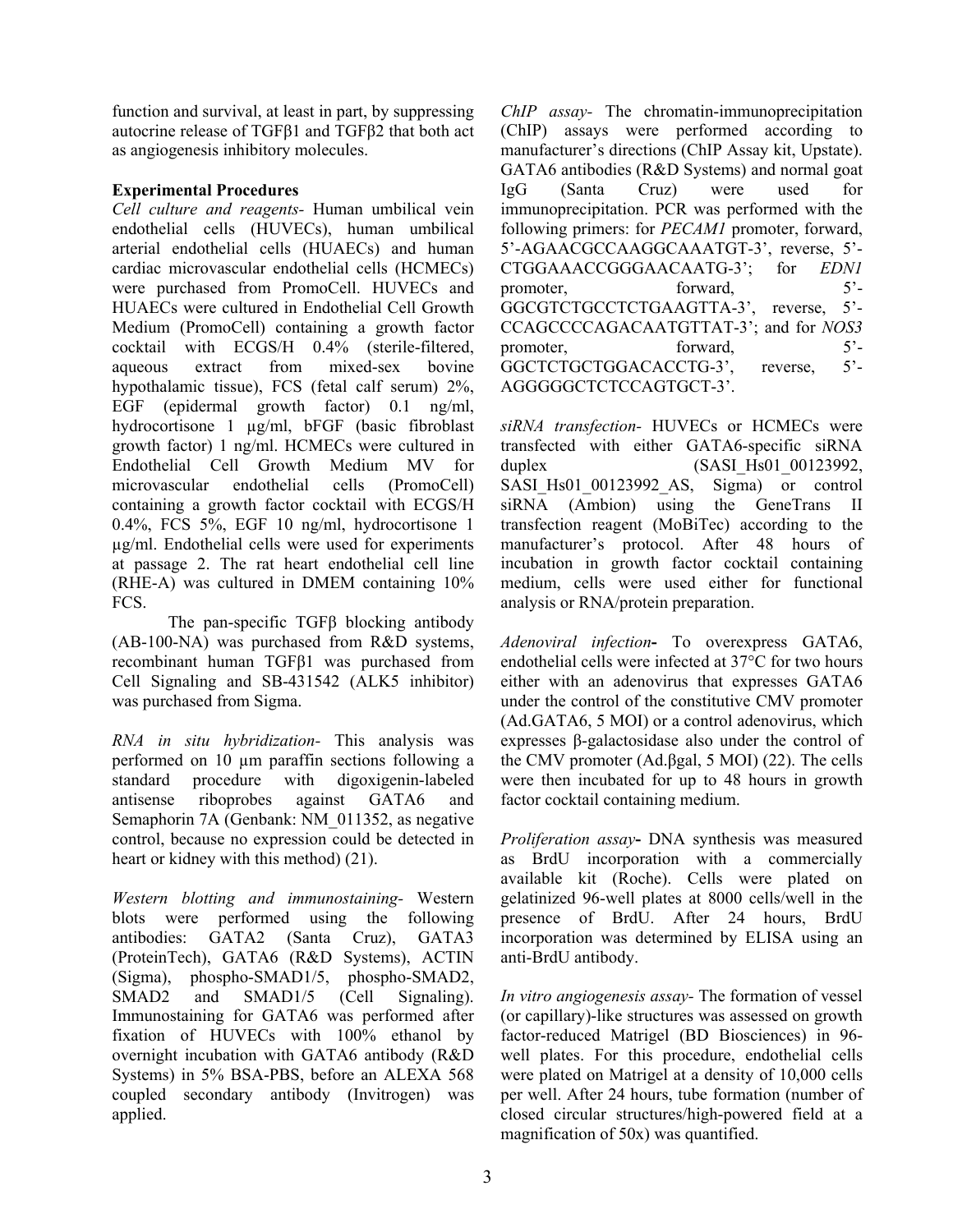*Migration assay-* Endothelial cell migration was analyzed in 6.5mm cell culture transwell inserts (8µm pore size, Costar). 50,000 cells were added in the upper chamber in medium without growth factor cocktail, while the lower chamber contained medium with added growth factor cocktail. After 24 hours, the migrated cells that attached at the bottom of the lower chamber were counted. The data are expressed as the mean number of migrated cells per high power field.

*Cell death assays-* Cell death was induced by growth factor deprivation. Cells were seeded onto gelatinized 6-well-plates at a density of 150,000 cells/well and cultured in growth factor cocktail containing medium for 5 hours. The cells were then washed with PBS and incubated for 17 hours in medium without serum or growth factors. The number of surviving cells was determined microscopically. Furthermore, the adherent cells were collected and stained with FITC-conjugated annexin-V and 7AAD (7-amino-actinomycinD) with the use of a commercially available kit (BD Pharmingen). Thereafter, samples were analysed by flow cytometry (FACS, Becton Dickinson) for viable (annexin-V-negative and 7AAD -negative), early apoptotic (annexin-V-positive, 7AAD negative), and late apoptotic/necrotic (annexin-Vpositive and 7AAD -positive) cells as described previously by others (23).

*Agilent Microarray-* For gene expression profiling, the Human Gene expression 4x 44k v2 kit from Agilent was used. 200ng of total RNA was transcribed into cDNA, amplified using T7 RNA polymerase while incorporating cyanine 3-labeled CTP and then hybridized according to the manufacturer´s protocol (Quick Amp, Agilent). Signal intensities were extracted from scan images using Feature Extraction Software v10.7.3.1. GeneSpring GX11 (Agilent) was used for further statistical analysis. Genes with significant expression differences between siRNA control versus siRNA GATA6 treatment were selected based on the assumption of equally distributed upregulated and downregulated genes using unpaired student´s t-test with a P value cut-off of 0.05 and an average fold change  $\geq$  2.

*Real-time PCR-* Total RNA was isolated from cells using NucleoSpin RNA Kit (Macherey-Nagel). cDNA was then synthesized from 2 µg of total RNA

with random hexamer priming and Super Script III (Invitrogen) at 50°C for 50 min and forwarded to amplification with a specific primer sets using SYBR-green technology (Invitrogen) and the Stratagene Mx3005P PCR cycler. The sequences of the primers used in real-time PCR in this study are listed in Supplemental Table 1.

*Luciferase assay-* Cells were transiently transfected with 1.5 µg DNA/well of two different mouse *Tgfb1* promoter constructs -406 bp and -1079 bp (kindly provided by Dr. Naoko Nakano, Tokyo, Japan) (24). To express GATA6, 1.5 µg DNA of either GATA6 expressing construct or empty control vector were co-transfected with GeneTransII transfection reagent (MoBiTech). 48 hours after transfection, cells were harvested and luciferase activity was measured as previously described (25). A construct, in which 3 consecutive GATA binding sites were fused to a luciferase expression cassette downstream of a minimal metallothionein promoter (this construct was kindly provided by Licio Collavin and Claudio Santoro) (26), was cloned into the pshuttle vector, and an adenovirus (Ad.GATA-Luc) was generated with the Adeasy adenoviral system kit (Stratagene) according to the manufacturer´s protocol. HUVECs infected with this adenovirus were either treated with control siRNA or GATA6 siRNA or were exposed to growth factor containing medium or hypoxia as indicated, before luciferase activity was determined.

*Statistical Analysis-* All values are presented as mean  $\pm$  SEM. 1-way ANOVA followed by Student-Newman-Keuls post-hoc test was used to analyze differences between 3 or more groups; the unpaired student´s t-test was used to evaluate differences between 2 groups. A 2-tailed P value of less than 0.05 was considered to indicate statistical significance.

#### **RESULTS**

*GATA6 expression in vascular endothelial cells in vitro and in vivo.* We started our analysis by determining the expression level of GATA6 mRNA and protein in different kinds of primary human endothelial cells. Using quantitative RT-PCR, we detected GATA6 mRNA expression in venous (HUVECs), arterial (HUAECs) and also cardiac microvascular endothelial cells (HCMECs) (Figure 1A). Western blot analysis detected GATA6 protein in these cells, with levels paralleling the differences of the mRNA expression (Figure 1B). In order to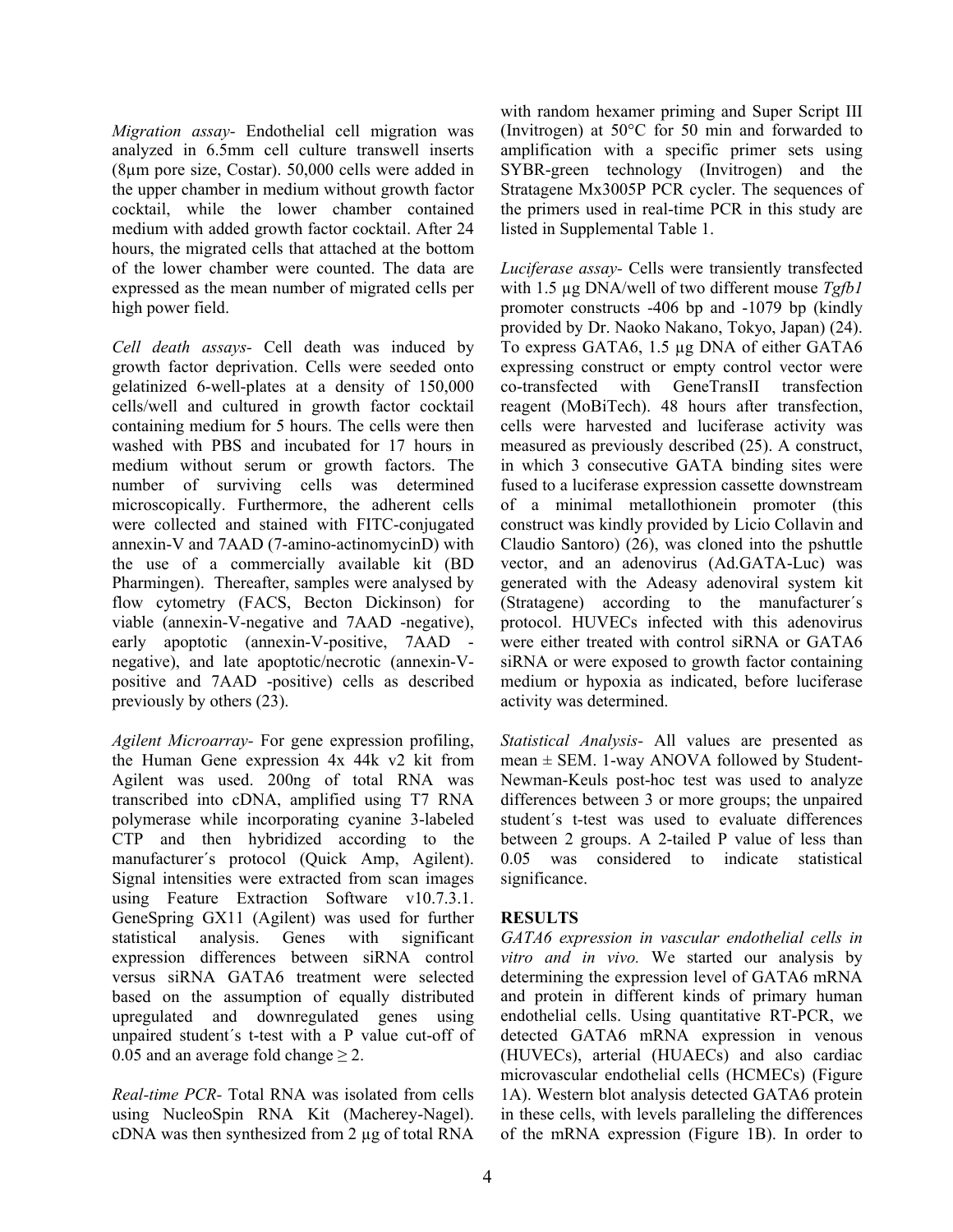investigate whether GATA6 is also expressed in vascular endothelial cells in the whole organism *in vivo*, we analyzed mouse tissue for GATA6 mRNA by *in situ* hybridization. Importantly, endothelial GATA6 expression was clearly detectable in the vasculature of different organs including the heart and kidney (Figure 1C).

*GATA6 activation by growth factors and hypoxia in endothelial cells.* Because angiogenic activity in endothelial cells is induced by a combination of growth factors and also by hypoxia, we tested whether GATA6 could be activated by these stimuli in HUVECs. GATA6 mRNA and protein expression levels were not influenced by hypoxia or growth factor stimulation (stimulation for 6 or 24 hours, data not shown). However, exposure to hypoxia or a growth factor cocktail for 4 hours induced a strong nuclear translocation of GATA6 protein in HUVECs (Figure 2A).

 In order to analyze whether this enhanced nuclear translocation was associated with increased chromatin binding by GATA6, we immunoprecipitated fragmented chromatin of stimulated or unstimulated HUVECs with anti-GATA6 IgG or control IgG (ChIP assay) and subsequently examined the immunoprecipitates for the presence of well characterized GATA binding sites in promoter regions of known endothelial GATA target genes (*NOS3*, *PECAM1* and *EDN1*). As depicted in Figure 2B, GATA site promoter DNA was selectively detected in growth factor stimulated endothelial cells (but not in unstimulated cells) after chromatin immunoprecipitation with anti-GATA6 IgG, but not with unspecific IgG. Interestingly, hypoxia did not induce increased GATA6 DNA binding, at least not to the examined promoter DNA of the *NOS3*, *PECAM1* and *EDN1* gene (data not shown).

 We next wanted to analyze whether the capability of endothelial GATA6 to activate transcription is also modulated by growth factors or hypoxia. For this purpose, we generated an adenoviral vector encoding an artificial promoter, in which luciferase expression is driven by 3 consecutive GATA binding sites (Ad.GATA-Luc, Figure 2C) (26). In order to be able to dissect GATA6 dependent GATA factor activity from that of the other endothelial cell GATA factors (mostly GATA2 and GATA3, data not shown) we sought to specifically downregulate GATA6 in HUVECs by an siRNA approach. As demonstrated in Figure 2D, GATA6 mRNA expression was reduced by about

80% in HUVECs treated with the GATA6 siRNA compared to HUVECs treated with control siRNA. Western blot analysis revealed a similar downregulation of GATA6 protein in GATA6 siRNA treated HUVECs (Figure 2E). Importantly, the expression of the other endothelial GATA factors (GATA2 and GATA3) was not affected by the GATA6 specific siRNA oligonucleotide (Figure 2E). As shown in Figure 2F, GATA dependent luciferase activity in HUVECs treated with control siRNA was dramatically enhanced by growth factor cocktail stimulation and also mildly increased by hypoxia. Downregulation of GATA6 by siRNA led to a markedly reduced GATA dependent luciferase activity after growth factor or hypoxia stimulation, indicating that the increased GATA transcriptional activity under these circumstances was mainly due to GATA6 (Figure 2F).

 In summary, GATA6 translocated to the nucleus and activated transcription in endothelial cells that were exposed to either growth factors or hypoxia. While growth factor stimulation also induced direct DNA binding of GATA6, this was not evident after hypoxia stimulation.

*GATA6 is necessary for angiogenic function in endothelial cells.* Because GATA6 was activated in response to growth factor stimulation in endothelial cells, we wanted to assess the role of GATA6 in the growth factor response in these cells. During angiogenesis, endothelial cells are stimulated to proliferate, migrate and to form capillary-like tube structures. In order to assess the functional role of GATA6 in this program, we analyzed the ability of HUVECs and HCMECs to proliferate, migrate and to form capillary/vessel-like structures on Matrigel after growth factor cocktail stimulation. Downregulation of GATA6 (by siRNA) in HUVECs and HCMECs led to a dramatically reduced proliferative response compared to control siRNA treated cells (Figure 3A). Moreover, the ability of the endothelial cells (HUVEC and HCMECs) to form vessel-like structures on Matrigel was almost completely abrogated by the reduction in GATA6 (Figure 3B and 3C). Finally, the capacity of the HUVECs and HCMECs to migrate towards a growth factor cocktail gradient in a cell culture transwell system was significantly blunted in HUVECs and HCMECs with diminished GATA6 expression (Figure 3D).

 In order to test whether the functional defects observed in the siRNA GATA6 treated endothelial cells were indeed the consequence of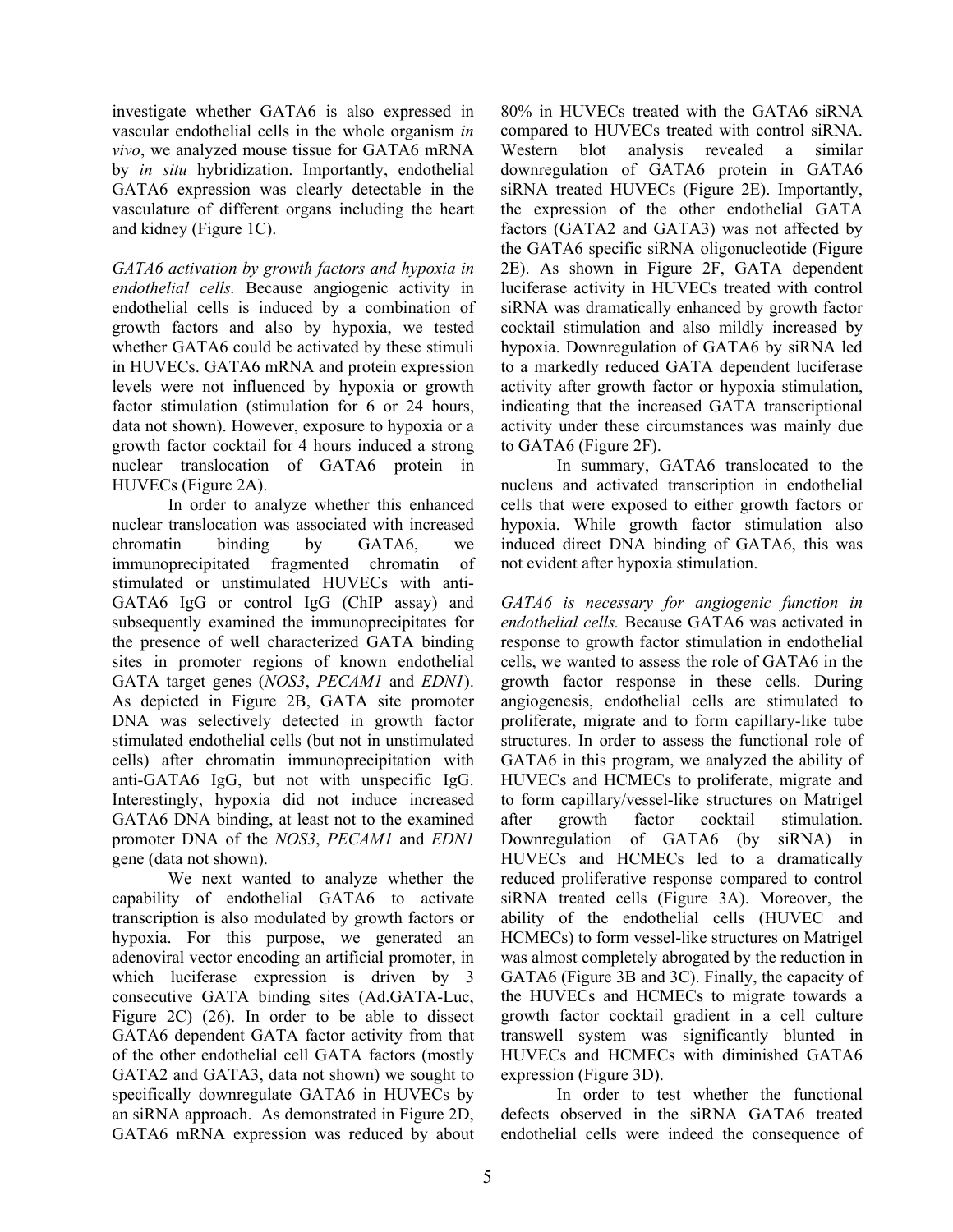reduced GATA6 expression, we infected siRNA GATA6 treated HUVECs with an adenovirus expressing mouse GATA6, which could not be targeted by the siRNA directed against human GATA6. Figure 3E shows that GATA6 protein levels in HUVECs with silenced endogenous GATA6 expression could indeed be restored by adenoviral expression of mouse GATA6. As demonstrated in Figure 3F and Supplemental Figure 1, the functional defects in GATA6 siRNA treated cells (proliferation, vessel-like structure formation and migration) could be rescued by the restoration of GATA6 expression through Ad.GATA6, but not by a control adenovirus expressing β-galactosidase (Ad.βgal).

*Enhancement of angiogenic function in cardiac microvascular endothelial cells by GATA6 overexpression.* We next wished to analyze whether augmented GATA6 expression could promote the angiogenic program in endothelial cells. For this purpose, we infected HUVECs and HCMECs with either a GATA6 overexpressing adenovirus (Ad.GATA6) or a β-galactosidase (Ad.βgal) expressing control adenovirus. Western blot and immunofluorescence staining revealed GATA6 nuclear overexpression in the Ad.GATA6 treated cells (Figure 4A and B). While enhanced GATA6 expression only modestly enhanced cell migration without affecting vessel-like structure formation in HUVECs, the angiogenic program (vessel-like structure formation and cell migration) was robustly augmented in cardiac microvascular endothelial cells (HCMECs, Figure 4C, D).

*GATA6 is necessary for the maintenance of endothelial cell viability.* We then wanted to examine whether GATA6 is also necessary for endothelial cell survival. As demonstrated in Figure 5A, cell survival was not impaired in HUVECs with reduced GATA6 expression when the cells were cultured in the presence of growth factors. In agreement with these results, direct staining of these endothelial cells with annexin-V and 7-aminoactinomycinD (7AAD) and subsequent FACS analysis revealed similar level of early apoptotic (annexin-V positive, 7AAD negative, lower right field) and late apoptotic/necrotic cells (annexin-V positive, 7AAD positive, upper right field) in HUVECs with or without GATA6 downregulation (Figure 5B).

 We next asked whether reduced GATA6 expression might predispose HUVECs to cell death during the exposure of external stress (like for example growth factor withdrawal). In order to test this, we withdrew growth factor cocktail from HUVECs for 17 hours and subsequently quantified the total number of surviving cells. It is shown in Figure 5C that far fewer cells survived growth factor withdrawal when GATA6 was downregulated. In order to elucidate whether the endothelial cells with reduced GATA6 expression died either by apoptosis or necrosis, we stained HUVECs after 17 hours of growth factor cocktail withdrawal with annexin-V and 7AAD and conducted a FACS analysis. We found that the amount of early apoptotic cells was more than doubled in the siRNA GATA6 treated cells (Figure 5D), while there was only a mild increase in late apoptotic/necrotic cells. This enhanced cell death upon growth factor withdrawal and treatment with GATA6 siRNA could be overcome by adenoviral expression of mouse GATA6, indicating that downregulation of GATA6 was indeed the reason for exaggerated cell death in the siRNA GATA6 treated cells (Supplemental Figure 2).

*Suppression of TGFβ1 and TGFβ2 expression in endothelial cells by GATA6.* In order to obtain mechanistic insight into how GATA6 modulates endothelial function and survival, we performed transcriptome profiling in siRNA control (Co) and siRNA GATA6 (G6) treated HUVECs employing Agilent microarrays. Two microarrays from independent samples were analyzed per condition. As demonstrated in the heat map view, downregulation of GATA6 by siRNA resulted in a significant at least twofold up- or downregulation of 1145 genes versus siRNA control treated cells (Figure 6A). Genes from multiple different functional categories (for example genes related to cellular metabolism, communication, but also cell biogenesis, proliferation, cell cycle, gene regulation and cell death) were affected by reduced GATA6 expression (data not shown). The entirety of regulated genes (at least twofold) is listed in a Supplemental Microsoft Excel Table. The expression of 20 genes that were found regulated at least by twofold in the array, known angiogenesis regulators (*VEGFA*, *ANGPT2* [angiopoietin-2], *HIF1A, FGFR1* and *AKT1*), or known endothelial GATA factor target genes (*NOS3*, *PECAM1* and *EDN1*) was also measured by quantitative real-time PCR (Figure 6B). Although angiogenic function was inhibited in HUVECs that were treated with GATA6 specific siRNA, the expression of some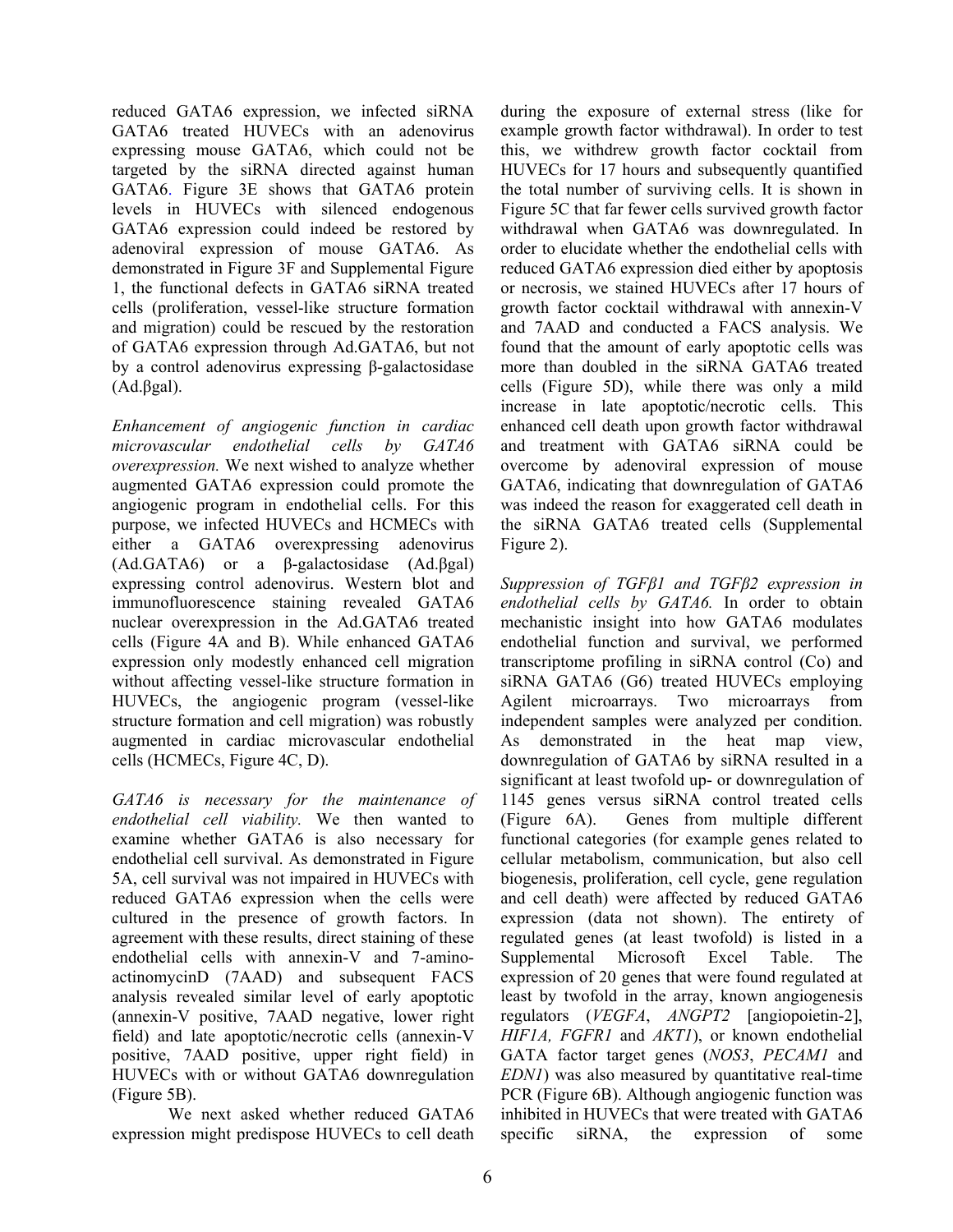angiogenesis promoting genes (*PECAM1*, *EDN1*, *IL11*, *PDGFA* and *HIF3A*) was significantly upregulated in these cells, while others were not significantly altered in their expression (*VEGFA*, *ANGPT2, NOS3, ID1* [inhibitor of DNA binding-1], *GHR* [growth hormone receptor], *FGFR1*, *AKT1* and *HIF1A*). Expression of the receptor of the angiopoietins, *TIE2*, was slightly, but significantly downregulated (by 40%) in HUVECs with silenced GATA6 expression. Besides these changes in the expression levels of proangiogenic genes, an unexpected pattern of gene regulation emerged related to the TGFβ signaling pathway: Both *TGFB1* (3-fold) and *TGFB2* (5-fold) were strongly upregulated in HUVECs with reduced GATA6 levels, as was *SMAD2* (1.6-fold) (an intracellular signaling protein downstream of the TGFβ receptor) and genes that are known to be induced upon TGFβ stimulation of cells (*TFPI2* [tissue factor pathway inhibitor 2], *FN1* [fibronectin-1] and *SERPINE1* [PAI-1, plasminogen activator inhibitor 1]) (27,28). Interestingly, it has previously been demonstrated that high levels of TGFβ inhibit angiogenic function and survival in endothelial cells, similarly to what we observed here upon downregulation of GATA6 (29). We hypothesized therefore that expression of TGFβ1 and TGFβ2 is normally suppressed by GATA6 to promote a pro-angiogenic state. In order to analyze whether GATA6 could be able to directly influence the activity of the *Tgfb1* gene promoter, we cotransfected a luciferase coupled mouse *Tgfb1* promoter construct together with a GATA6 overexpressing plasmid or empty plasmid into rat heart endothelial cells. As demonstrated in Figure 6C, the *Tgfb1* promoter (-1079 bp fragment containing a GATA binding site at -821 bp) was markedly suppressed by concomitant GATA6 expression. In contrast, a short *Tgfb1* promoter fragment (-406bp), not containing a GATA site, was not suppressed by GATA6 expression (Figure 6C). A schematic representation of the promoter constructs is depicted above the panel in Figure 6C.

 In summary, GATA6 suppressed TGFβ expression in endothelial cells through direct effects on the gene promoter.

*GATA6 enhances endothelial cell function and survival by shifting the balance between ALK5 and ALK1 activation towards ALK1.* Because we found highly elevated expression of TGFβ1 and TGFβ2 in the HUVECs with downregulation of GATA6 and because it is known that high levels of TGFβ inhibit endothelial cell function and survival (29,30), we hypothesized that the high TGFβ levels were critical for the impaired angiogenic function and survival in GATA6 depleted endothelial cells. In order to test this hypothesis, we cultured HUVECs that were treated with either control or GATA6 specific siRNA in the presence of a TGFβ neutralizing antibody (targeting both TGFβ1 and TGFβ2) or control IgG. As shown in Figure 7A, the TGFβ neutralizing antibody indeed partially rescued the deleterious effects of GATA6 deficiency on endothelial cell function (proliferation and vessellike structure formation), indicating the functional importance of the high TGFβ levels under these circumstances. It has been reported that the dose dependent effects of TGFβ on endothelial cells reflect the activation of different type I receptors: While low doses of TGFβ1 induce activation of ALK1, which subsequently phosphorylates SMAD1/5 proteins and *activates* angiogenic function and survival, high TGFβ doses activate ALK5, which phosphorylates SMAD2 and *inhibits* angiogenic function and survival of endothelial cells (28,30). Therefore, we hypothesized that ALK5 might be activated in the GATA6 depleted HUVECs. Since ALK5 activation specifically leads to SMAD2 phophorylation, we analyzed SMAD2 phosphorylation in GATA6 depleted HUVECs by Western blot with a phospho-SMAD2 specific antibody. As demonstrated in Figure 7B, SMAD2 phosphorylation indeed specifically occurred in HUVECs with reduced GATA6 expression. Inhibition of ALK5 by the specific compound SB-431542 abolished SMAD2 phophorylation in HUVECs treated with GATA6 siRNA (Figure 7B). In turn, downregulation of GATA6 or treatment with the ALK5 inhibitor did not influence SMAD1/5 phosphorylation (as a marker for ALK1 activation). A similar pattern with increased SMAD2 phosphorylation, but without an effect on SMAD1/5 phosphorylation was observed when recombinant TGFβ1 (at 0.05 ng/ml; no effects were observed with 0.005 ng/ml) was added to HUVECs for 90 minutes (Figure 7C). This confirmed TGFβ1 as a pontent inducer of SMAD2 phophorylation in endothelial cells.

 Interestingly, ALK5 inhibition by SB-431542 also rescued the functional defects (cell proliferation, vessel-like structure formation, cell migration) and enhanced cell survival in HUVECs with reduced abundance of GATA6 (Figure 7D). Accordingly, our data demonstrate that GATA6 usually suppresses the expression of TGFβ1 and TGFβ2, consequently leading to inhibition of ALK5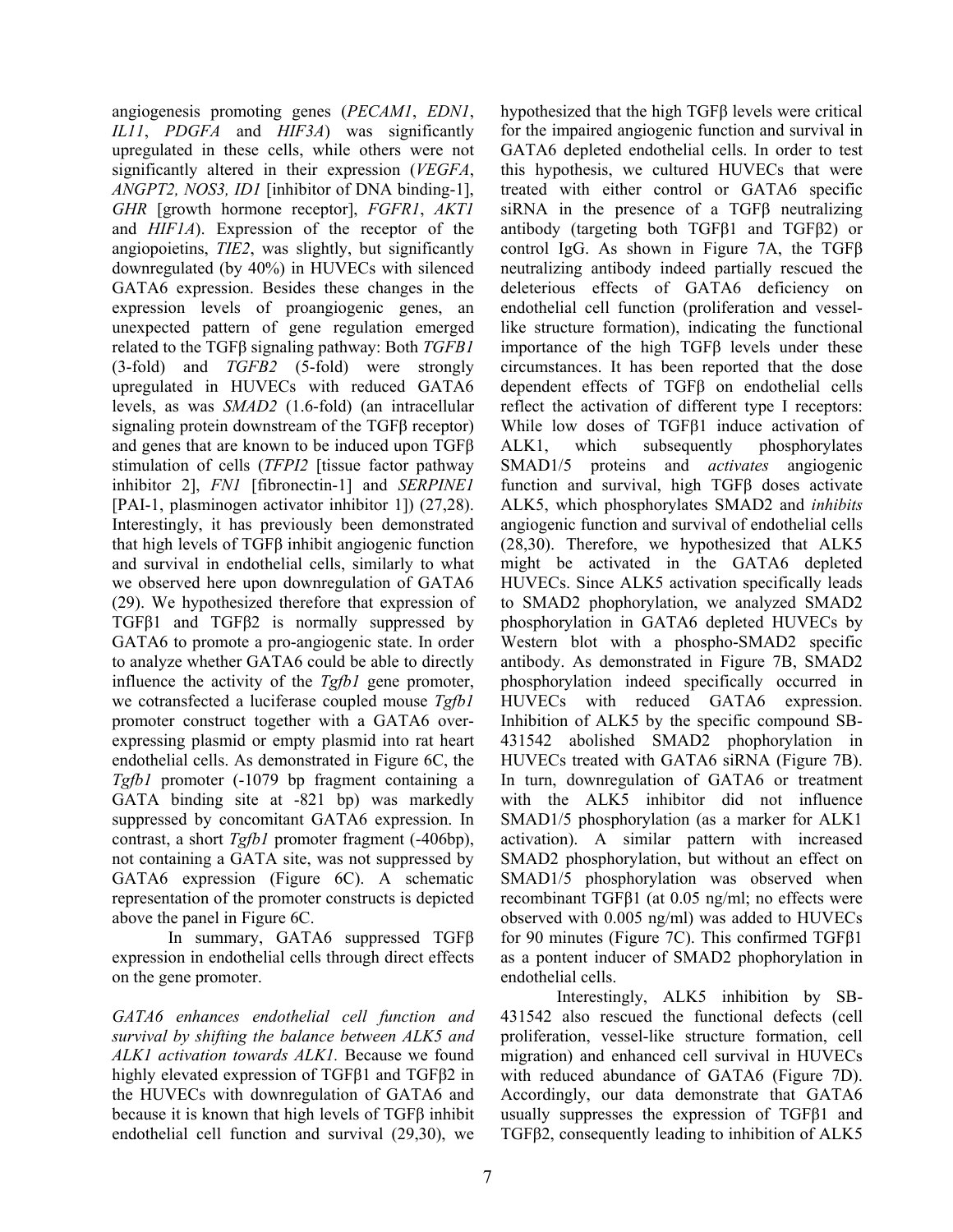and SMAD2 activation and thereby enhancing angiogenic function and survival in endothelial cells (Figure 7E).

#### **DISCUSSION**

In this study we identified GATA6 as an important transcriptional regulator in vascular endothelial cells that enables angiogenic function and endothelial cell survival.

 GATA6 was shown to be first induced during embryonic endothelial cell development in the hemangioblast, which is the common progenitor of endothelial and hematopoetic cells (31). Our analysis revealed GATA6 mRNA and protein expression in various fully differentiated primary human endothelial cells of venous, arterial or cardiac microvascular origin. Importantly, we were also able to demonstrate endothelial GATA6 expression in the mouse vasculature *in vivo*. While that had never been shown before, GATA6 expression in HUVECs was previously reported. In relation to the other endothelial expressed GATA factors GATA2 and GATA3, one study showed GATA6 to be the highest expressed among the three, while the other found it as the lowest in HUVECs (16,32). We detected GATA6, GATA3 and GATA2 at comparable levels in HUVECs, HUAECs and HCMECs (data not shown). Interestingly, only GATA2 and GATA6, but not GATA3 was previously demonstrated to be induced in the hemangioblast (31).

 Endothelial cells in the adult organism are quiescent, but become activated in response to growth factors that are released from adjacent cells or by hypoxia that emerges within a tissue for example after blockage of a major artery. Activated endothelial cells engage in angiogenesis by proliferating, migrating towards a growth factor gradient and by forming an immature capillary network (1-3). Because we hypothesized that GATA6 might functionally play a role during the early activation phase of angiogenesis, we assessed GATA6 activation after stimulation with growth factors or hypoxia. Indeed, only 4 hours of stimulation led to dramatically enhanced GATA6 nuclear translocation and DNA binding (the latter only in the case of growth factor stimulation) and was associated with increased transcriptional activity of GATA factors as measured by a GATAdependent luciferase reporter assay. It should be noted, that total cellular GATA activity was measured in this assay, including beside GATA6, the activity of GATA3 and especially GATA2, for which enhanced nuclear translocation after growth factor stimulation had also been demonstrated in endothelial cells (33). Still, when GATA6 expression was reduced by a specific siRNA, the GATA dependent transcriptional activity was diminished by about 70% after stimulation, indicating that GATA6 is a major contributor to GATA activity in HUVECs under these circumstances.

In line with its rapid activation, we found that GATA6 plays an essential role for angiogenic function: HUVECs or HCMECs with reduced GATA6 abundance were substantially impaired in their ability to proliferate, form capillary/vessel-like structures or to migrate upon growth factor exposure. GATA6 overexpression, in turn, promoted endothelial cell function especially in cardiac microvascular endothelial cells. In addition, the presence of GATA6 protected against endothelial cell apoptosis after withdrawal of growth factors. Interestingly, similar functions, at least for capillary/vessel-like structure formation have also been described for GATA2 and GATA3 in endothelial cells, indicating overlapping function of these GATA factors (32,33). It should be noted, however, that there appears to be a major difference concerning their specific target genes (32,33). Although GATA6 downregulation also slightly reduced TIE2 expression, most of the transcriptional changes reported to occur upon GATA3 reduction were not found after GATA6 downregulation (in the case of PAI-1 [encoded by the *SERPINE1* gene], for example, regulation even goes in opposite directions: GATA3 downregulation leads to suppression of PAI-1 expression, but downregulation of GATA6 in our study led to a strong upregulation of PAI-1) (32). While VEGFR2 was reported as a major target of GATA2 in endothelial cells, neither GATA3 nor GATA6 appear to regulate it (33). Of note, unlike what we and others have previously reported for GATA4 in cardiac myocytes, GATA6 did not influence the expression of VEGF-A (25,34). In contrast, we found that GATA6 suppresses the expression of TGFβ1 and TGFβ2, which were not at all found as targets of GATA3 (32). It is thought that different protein interaction partners or the DNA sequence flanking the core GATA binding element could determine selectivity for specific promoter binding sites among the different GATA proteins, when multiple GATA factors are expressed in a certain cell type (7,35). We demonstrated here that GATA6 can directly suppress the *Tgfb1* promoter in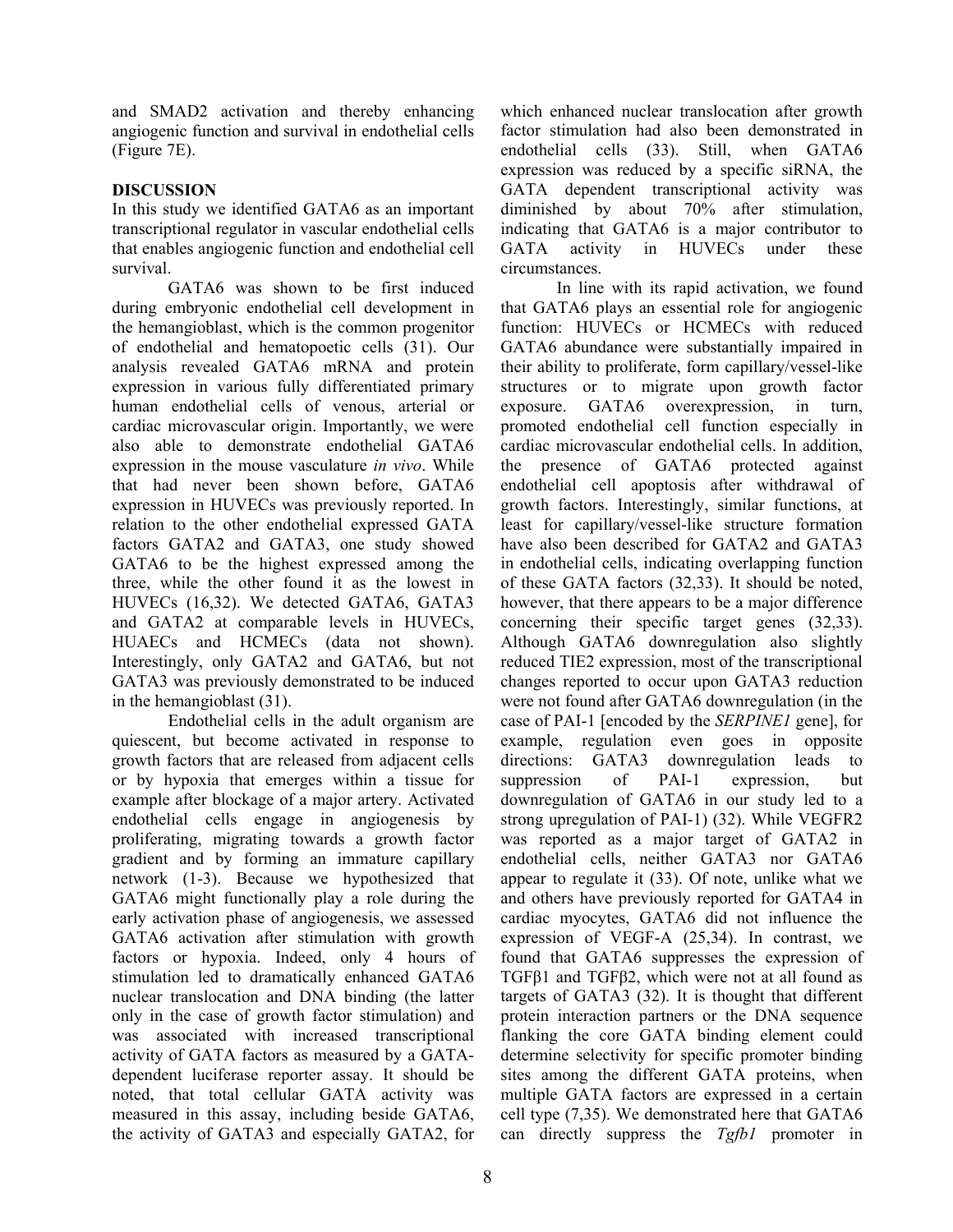endothelial cells, and accordingly, suppression of this promoter had been previously shown to be mediated by the GATA binding site at -821bp in antigen stimulated T-cells (24).

TGFβ is generally regarded as an inhibitor of angiogenic function and survival in endothelial cells (29); however, low doses of this cytokine – in contrast – can even stimulate angiogenesis (36,37). These dose dependent effects of TGFβ are the consequences of specialized intracellular signaling in endothelial cells: TGFβ binds to a heterotrimeric complex of type I (also known as activin receptorlike kinase, ALK) and type II serine/threonine kinase receptors at the cell membrane (30). While in most cells, the TGFβ signal is propagated within the cell by ALK5, endothelial cells also express ALK1 (30). ALK1 appears to enhance the endothelial cell function in response to low TGFβ concentrations through activation of SMAD1/5 and induction of proangiogenic target genes like *ID1* (28,38). ALK5, in contrast, becomes activated within endothelial cells by high TGFβ doses and inhibits endothelial cell function and survival via SMAD2 activation and induction of anti-angiogenic target genes like *SERPINE1* (28,38). While regardless of the presence or absence of GATA6, ALK1 appears to

be similarly activated in HUVECs (as reflected by SMAD1/5 activation and mild, but insignificant upregulation of *ID1*), downregulation of GATA6 expression dramatically increased ALK5 activation as evident by induction of SMAD2 phosphorylation and increased expression of the *SERPINE1* gene. Because inhibition of TGFβ or ALK5 rescued endothelial cell function and survival in HUVECs with reduced GATA6, we conclude that GATA6 directs endothelial cell function and survival, at least in part, by modulation of the intricate balance between ALK5 and ALK1 dependent signaling. While previously the dose of *exogenous* TGFβ was implicated as a regulator of ALK5 or ALK1 predominance, we identified an *endogenous* GATA6 dependent pathway that allows endothelial cells to independently regulate autocrine TGFβ release and fine tuning of the ALK5/ALK1 balance in order to sustain endothelial cell function and survival (28).

In summary, we identified a previously unknown critical pro-angiogenic role of the transcription factor GATA6 in endothelial cells, which might render it an interesting target for angiogenesis related therapies in the future.

#### **REFERENCES**

- 1. Carmeliet, P. (2000) *Nat Med* **6**, 389-395
- 2. Simons, M. (2005) *Circulation* **111**, 1556-1566
- 3. Carmeliet, P. (2003) *Nat Med* **9**, 653-660
- 4. Kessler, T., Bayer, M., Schwoppe, C., Liersch, R., Mesters, R. M., and Berdel, W. E. *Recent Results Cancer Res* **180**, 137-163
- 5. Yla-Herttuala, S., and Alitalo, K. (2003) *Nat Med* **9**, 694-701
- 6. De Val, S., and Black, B. L. (2009) *Dev Cell* **16**, 180-195
- 7. Molkentin, J. D. (2000) *J Biol Chem* **275**, 38949-38952
- 8. Koutsourakis, M., Langeveld, A., Patient, R., Beddington, R., and Grosveld, F. (1999) *Development* **126**, 723-732
- 9. Morrisey, E. E., Tang, Z., Sigrist, K., Lu, M. M., Jiang, F., Ip, H. S., and Parmacek, M. S. (1998) *Genes Dev* **12**, 3579-3590
- 10. Zhao, R., Watt, A. J., Li, J., Luebke-Wheeler, J., Morrisey, E. E., and Duncan, S. A. (2005) *Mol Cell Biol* **25**, 2622-2631
- 11. Lepore, J. J., Mericko, P. A., Cheng, L., Lu, M. M., Morrisey, E. E., and Parmacek, M. S. (2006) *J Clin Invest* **116**, 929-939
- 12. Morrisey, E. E., Ip, H. S., Lu, M. M., and Parmacek, M. S. (1996) *Dev Biol* **177**, 309-322
- 13. Zhang, Y., Goss, A. M., Cohen, E. D., Kadzik, R., Lepore, J. J., Muthukumaraswamy, K., Yang, J., DeMayo, F. J., Whitsett, J. A., Parmacek, M. S., and Morrisey, E. E. (2008) *Nat Genet* **40**, 862-870
- 14. Lepore, J. J., Cappola, T. P., Mericko, P. A., Morrisey, E. E., and Parmacek, M. S. (2005) *Arterioscler Thromb Vasc Biol* **25**, 309-314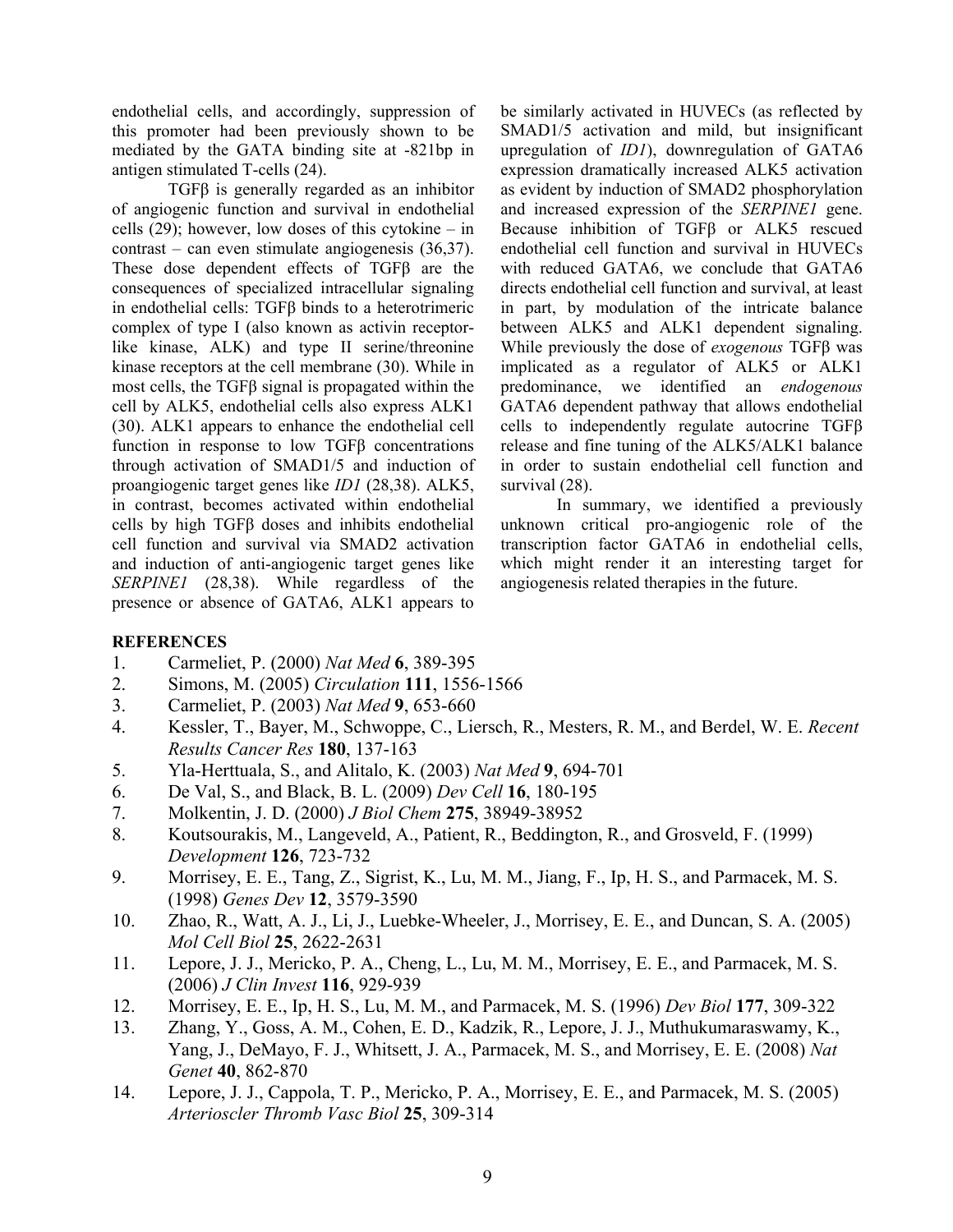- 15. Mano, T., Luo, Z., Malendowicz, S. L., Evans, T., and Walsh, K. (1999) *Circ Res* **84**, 647- 654
- 16. Umetani, M., Mataki, C., Minegishi, N., Yamamoto, M., Hamakubo, T., and Kodama, T. (2001) *Arterioscler Thromb Vasc Biol* **21**, 917-922
- 17. German, Z., Chambliss, K. L., Pace, M. C., Arnet, U. A., Lowenstein, C. J., and Shaul, P. W. (2000) *J Biol Chem* **275**, 8183-8189
- 18. Gumina, R. J., Kirschbaum, N. E., Piotrowski, K., and Newman, P. J. (1997) *Blood* **89**, 1260-1269
- 19. Yamashita, K., Discher, D. J., Hu, J., Bishopric, N. H., and Webster, K. A. (2001) *J Biol Chem* **276**, 12645-12653
- 20. Dorfman, D. M., Wilson, D. B., Bruns, G. A., and Orkin, S. H. (1992) *J Biol Chem* **267**, 1279-1285
- 21. Moorman, A. F., Houweling, A. C., de Boer, P. A., and Christoffels, V. M. (2001) *J Histochem Cytochem* **49**, 1-8
- 22. Liang, Q., De Windt, L. J., Witt, S. A., Kimball, T. R., Markham, B. E., and Molkentin, J. D. (2001) *J Biol Chem* **276**, 30245-30253
- 23. Ochiai, N., Uchida, R., Fuchida, S., Okano, A., Okamoto, M., Ashihara, E., Inaba, T., Fujita, N., Matsubara, H., and Shimazaki, C. (2003) *Blood* **102**, 3349-3353
- 24. Nakano, N., Hosokawa, H., Kohyama, M., and Hozumi, N. (2007) *J Immunol* **178**, 3067- 3075
- 25. Heineke, J., Auger-Messier, M., Xu, J., Oka, T., Sargent, M. A., York, A., Klevitsky, R., Vaikunth, S., Duncan, S. A., Aronow, B. J., Robbins, J., Crombleholme, T. M., and Molkentin, J. D. (2007) *J Clin Invest* **117**, 3198-3210
- 26. Collavin, L., Gostissa, M., Avolio, F., Secco, P., Ronchi, A., Santoro, C., and Del Sal, G. (2004) *Proc Natl Acad Sci U S A* **101**, 8870-8875
- 27. Fuchshofer, R., Stephan, D. A., Russell, P., and Tamm, E. R. (2009) *Exp Eye Res* **88**, 1020- 1032
- 28. Goumans, M. J., Valdimarsdottir, G., Itoh, S., Rosendahl, A., Sideras, P., and ten Dijke, P. (2002) *Embo J* **21**, 1743-1753
- 29. Pepper, M. S. (1997) *Cytokine Growth Factor Rev* **8**, 21-43
- 30. Lebrin, F., Deckers, M., Bertolino, P., and Ten Dijke, P. (2005) *Cardiovasc Res* **65**, 599-608
- 31. Lugus, J. J., Chung, Y. S., Mills, J. C., Kim, S. I., Grass, J., Kyba, M., Doherty, J. M., Bresnick, E. H., and Choi, K. (2007) *Development* **134**, 393-405
- 32. Song, H., Suehiro, J., Kanki, Y., Kawai, Y., Inoue, K., Daida, H., Yano, K., Ohhashi, T., Oettgen, P., Aird, W. C., Kodama, T., and Minami, T. (2009) *J Biol Chem* **284**, 29109- 29124
- 33. Mammoto, A., Connor, K. M., Mammoto, T., Yung, C. W., Huh, D., Aderman, C. M., Mostoslavsky, G., Smith, L. E., and Ingber, D. E. (2009) *Nature* **457**, 1103-1108
- 34. Zhou, B., Ma, Q., Kong, S. W., Hu, Y., Campbell, P. H., McGowan, F. X., Ackerman, K. G., Wu, B., Tevosian, S. G., and Pu, W. T. (2009) *J Clin Invest* **119**, 1462-1476
- 35. Yamagata, T., Nishida, J., Sakai, R., Tanaka, T., Honda, H., Hirano, N., Mano, H., Yazaki, Y., and Hirai, H. (1995) *Mol Cell Biol* **15**, 3830-3839
- 36. Pepper, M. S., Vassalli, J. D., Orci, L., and Montesano, R. (1993) *Exp Cell Res* **204**, 356-363
- 37. Vernon, R. B., and Sage, E. H. (1999) *Microvasc Res* **57**, 118-133
- 38. Ota, T., Fujii, M., Sugizaki, T., Ishii, M., Miyazawa, K., Aburatani, H., and Miyazono, K. (2002) *J Cell Physiol* **193**, 299-318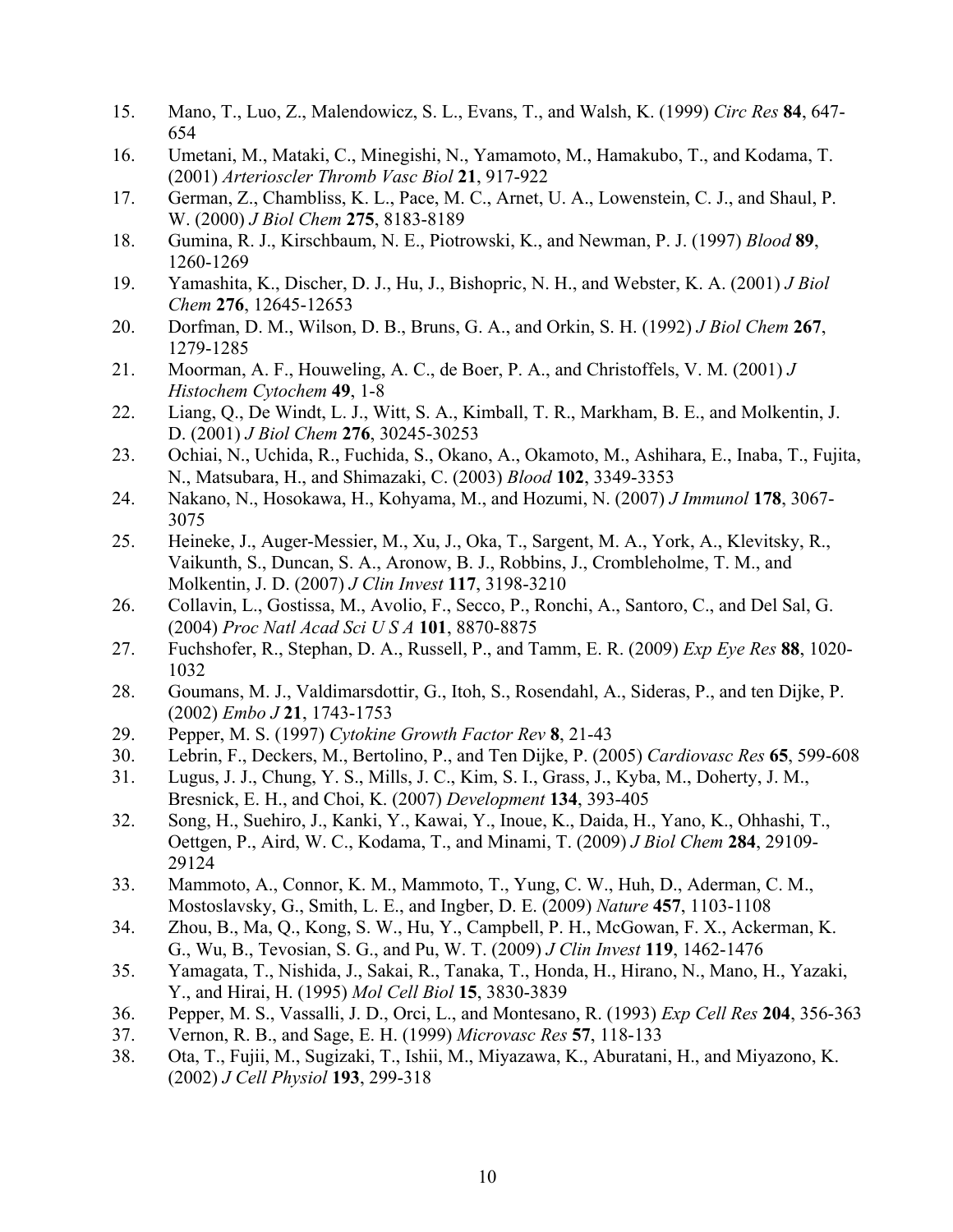# **FOOTNOTES**

We thank A. Kluge and U. Schrameck for expert technical assistance. This work was funded by the Deutsche Forschungsgemeinschaft through the Cluster of Excellence Rebirth (J.H.), the Solvay Foundation (J.H.) and the Klinische Forschergruppe 136 (to J.H., A.K. and K.C.W.). J.D.M. is funded by grants from the National Institute of Health and by the Howard Hughes Medical Institute.

## **FIGURE LEGENDS**

**Figure 1. GATA6 expression in endothelial cells. A.** Quantitative real-time PCR analysis of GATA6 mRNA in human umbilical vein endothelial cells (HUVECs), human umbilical arterial endothelial cells (HUAECs) and human cardiac microvascular endothelial cells (HCMECs). The results are representative of three independent experiments (each with n=3 per cell type). **B.** Representative Western blot for GATA6 from HUVEC, HUAEC and HCMEC total cell lysates. ACTIN was used as a loading control. **C.** In situ hybridization of mouse heart and kidney sections stained for GATA6 mRNA (blue). Specific expression of GATA6 in endothelial cells is indicated by arrow. GATA6 expression was also detected in the adjacent myocardium and in smooth muscle cells. Staining for *Semaphorin 7A* was used as a negative control. Samples were visualized using an Axiovert 200M microscope (Carl Zeiss) with a 40x/ 0.75 lense (Carl Zeiss).

**Figure 2. GATA6 activation in endothelial cells. A.** Immunofluorescence staining for GATA6 (red) in HUVECs that were unstimulated or stimulated for 4 hours either with growth factor cocktail or hypoxia. Samples were visualized using an Axiovert 200M microscope (Carl Zeiss) with a 40x/ 0.75 lense (Carl Zeiss). The results are representative of three independent experiments. **B.** Chromatin immunoprecipitation (ChIP) assay in unstimulated or growth factor stimulated HUVECs. The immunoprecipitation (IP) was performed with GATA6 antibodies or a nonspecific IgG; recovered DNA as well as total input DNA (Input) were analyzed by PCR using primers that bind in the 5´prime promoter region of the *PECAM1*, *EDN1* or *NOS3* genes, respectively. The results are representative of three independent experiments. **C.** Schematic illustration of the GATA-luciferase (Ad.GATA-Luc) construct that was adenovirally delivered for reporter assays to measure total GATA dependent transcriptional activity. **D.** Real-time PCR analysis of GATA6 mRNA in HUVECs transfected with a control siRNA or siRNA against GATA6. Expression in cells transfected with a control siRNA was used as reference and set to 1. The results are representative of three independent experiments (with n=2-3 per condition in each). **E.** Representative Western blot analysis of GATA2, 3 and 6 protein abundance in HUVECs transfected with a control siRNA or siRNA against GATA6. ACTIN was used as a loading control. **F.** Luciferase activity in HUVECs that were infected with Ad.GATA-Luc and transfected either with a control (Co) siRNA or a siRNA against GATA6 (G6) and that either remained unstimulated (Unstim) or were stimulated with growth factor cocktail (GF) or hypoxia. Results from a respresentative experiment are shown  $(n=3$  per condition). The experiment was repeated twice with similar results.\*p<0.01 versus siRNA control, unstimulated; #p<0.01 versus siRNA control with growth factor stimulation;  $\wp$ <0.05 versus siRNA control with hypoxia stimulation.

**Figure 3. GATA6 is essential for endothelial cell function. A.** Endothelial cell proliferation (assessed by BrdU incorporation with a spectrophotometric absorbance assay) in HUVECs or HCMECs transfected with a control siRNA or siRNA against GATA6. **B.** Quantification and representative images (**C**) of vessel-like structure formation on Matrigel in HUVECs and HCMECs when treated with a control siRNA or siRNA against GATA6. HUVECs were visualized using an Axiovert 200M microscope (Carl Zeiss) with a 5x/ 0.12 lense (Carl Zeiss). **D.** Migration assay (assessed the amount of cells that successfully migrated along a growth factor gradient) with HUVECs or HCMECs transfected with a control siRNA or siRNA against GATA6. **E.** Western blot for GATA6 and ACTIN (Loading Control) in HUVECs, in which GATA6 protein in GATA6 siRNA treated cells was restored using adenoviral GATA6 (Ad.GATA6) expression. The βgalactosidase expressing adenovirus (Ad.βgal) was used as control. **F.** Endothelial function was assessed by proliferation, vessel-like structure formation and migration assays in cells that were treated like described under **E**. For **A, B, D, F:** Data from a representative experiment are shown (n=3-5 per condition). The experiment was repeated twice with similar results. \*p<0.05 versus siRNA Control; #p<0.05 versus siRNA-GATA6 + Ad.GATA6.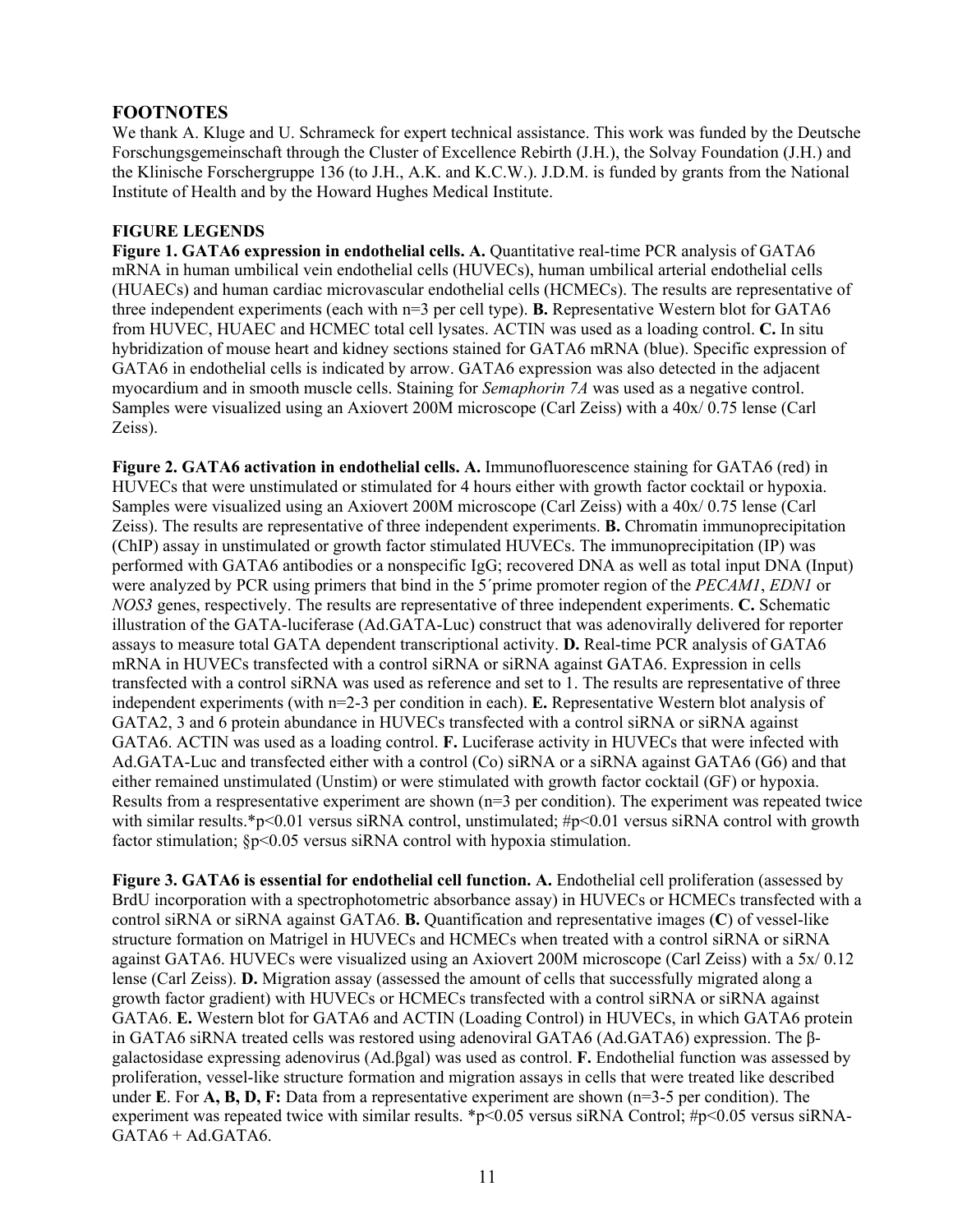**Figure 4. GATA6 overexpression enhances endothelial cell function. A.** Representative Western blot analysis of GATA6 expression in HUVECs infected with an adenovirus expressing GATA6 (Ad.GATA6) or β-galactosidase (Ad.βgal). ACTIN was used as a loading control. **B.** Immunofluorescence staining for GATA6 (red) in HUVECs infected with an adenovirus expressing GATA6 (Ad.GATA6) or β-galactosidase (Ad.βgal). Samples were visualized using an Axiovert 200M microscope (Carl Zeiss) with a 40x/ 0.75 lense (Carl Zeiss). **C-D.** Quantification of vessel-like structure formation **(C)** and migration **(D)** in HUVECs and HCMECs 48 h after infection with Ad.βgal or Ad.GATA6. Data from a representative experiment are shown (n=3 per condition). The experiment was repeated twice with similar results.\*p<0.05 versus Ad.βgal.

**Figure 5. GATA6 is necessary to maintain viability in endothelial cells. A.** Quantification of viable (surviving) HUVECs 48 hours after treatment with a control siRNA or siRNA against GATA6. The cells were kept in growth factor cocktail containing medium. Data from a representative experiment are shown (n=2-3 per condition). The experiment was repeated twice with similar results. **B.** Flow cytometric analysis of HUVECs treated as described under **A.** and stained with annexin-V and 7AAD. The numbers in the lowerright quadrant of the plots indicate the number of annexin-V positive cells (early apoptotic cells), whereas in the upper-right quadrant the number of cells staining positive for both annexin-V and 7AAD (late apoptotic/necrotic cells) is indicated. Data from a representative experiment are shown; the experiment was repeated twice with similar results. **C.** Quantification of viable (surviving) HUVECs 17 hours after growth factor withdrawal was started and when treated with a control siRNA or siRNA against GATA6. Data from a representative experiment are shown (n=3 per condition). The experiment was repeated twice with similar results. \*p<0.01 versus siRNA control. **D.** Flow cytometric analysis of HUVECs stained with annexin-V and 7AAD 17 hours after growth factor withdrawal was started. Data from a representative experiment are shown; the experiment was repeated twice with similar results.

**Figure 6. GATA6 suppresses TGFβ in endothelial cells. A.** RNA isolated from HUVECs treated with a control (Co) siRNA (columns 1 and 2) or siRNA against GATA6 (G6, columns 3 and 4) was subjected to gene expression array analysis. The heat map plots represent the expression level of genes: green – downregulation, red – upregulation relative to the control (black). **B.** Quantitative real-time PCR analysis of the indicated genes in HUVECs that were regulated as indicated in the cells treated with GATA6 siRNA versus control siRNA. Expression level in cells transfected with a control siRNA was used as reference and set to 1. The fold increase in mRNA level is indicated. Data from at least two independent experiments (each with n=2-3 per condition) are shown. \*p<0.01 versus sicontrol; #p<0.05 versus sicontrol. **C.** GATA6 directly regulates the *Tgfb1* promoter. Relative luciferase activity from rat heart endothelial (RHE-A) cells transfected with a *Tgfb1* promoter luciferase construct and co-transfected with a GATA6- expressing or a control plasmid. As *Tgfb1* promoter construct, either the -1079 bp (TGFβ1-1079-Luc) or the -406 bp (TGFβ1-406-Luc) construct was used. A schematic representation of the *Tgfb1* promoter constructs is shown above the bar graph**.** Data from a representative experiment are shown (n=3); the experiment was repeated twice with similar results. \*p<0.01 versus TGFβ1-1079-Luc.

**Figure 7. GATA6 facilitates endothelial cell function by suppressing ALK5/SMAD2 signaling. A.** Proliferation and vessel structure formation assays when HUVECs transfected with control (Co) siRNA or GATA6 (G6) siRNA were additionally treated with a TGFβ neutralizing antibody or control IgG. Data from a representative experiment are shown  $(n=3$  per condition). The experiment was repeated twice with similar results. \*p<0.05 versus other groups **B.** Representative Western blot analysis of phospho (P) - or total SMAD2 and SMAD1/5 proteins from HUVECs transfected with a control siRNA or GATA6 siRNA and additionally treated with a specific ALK5 inhibitor (SB-431542, 10µM) as indicated. Each condition is represented in dublicates. ACTIN was used as a loading control. **C.** Representative Western blot analysis of phospho (P) - or total SMAD2 and SMAD1/5 proteins from HUVECs treated with recombinant TGFβ1 protein for 90 minutes as indicated. Each condition is represented in dublicates. ACTIN was used as a loading control. **D.** Proliferation, vessel-like structure formation, cell migration and cell death assays when HUVECs transfected with a control siRNA or GATA6 siRNA were additionally treated with the ALK5 inhibitor (SB-431542, 10 $\mu$ M) as indicated. Data from a representative experiment are shown (n=3 per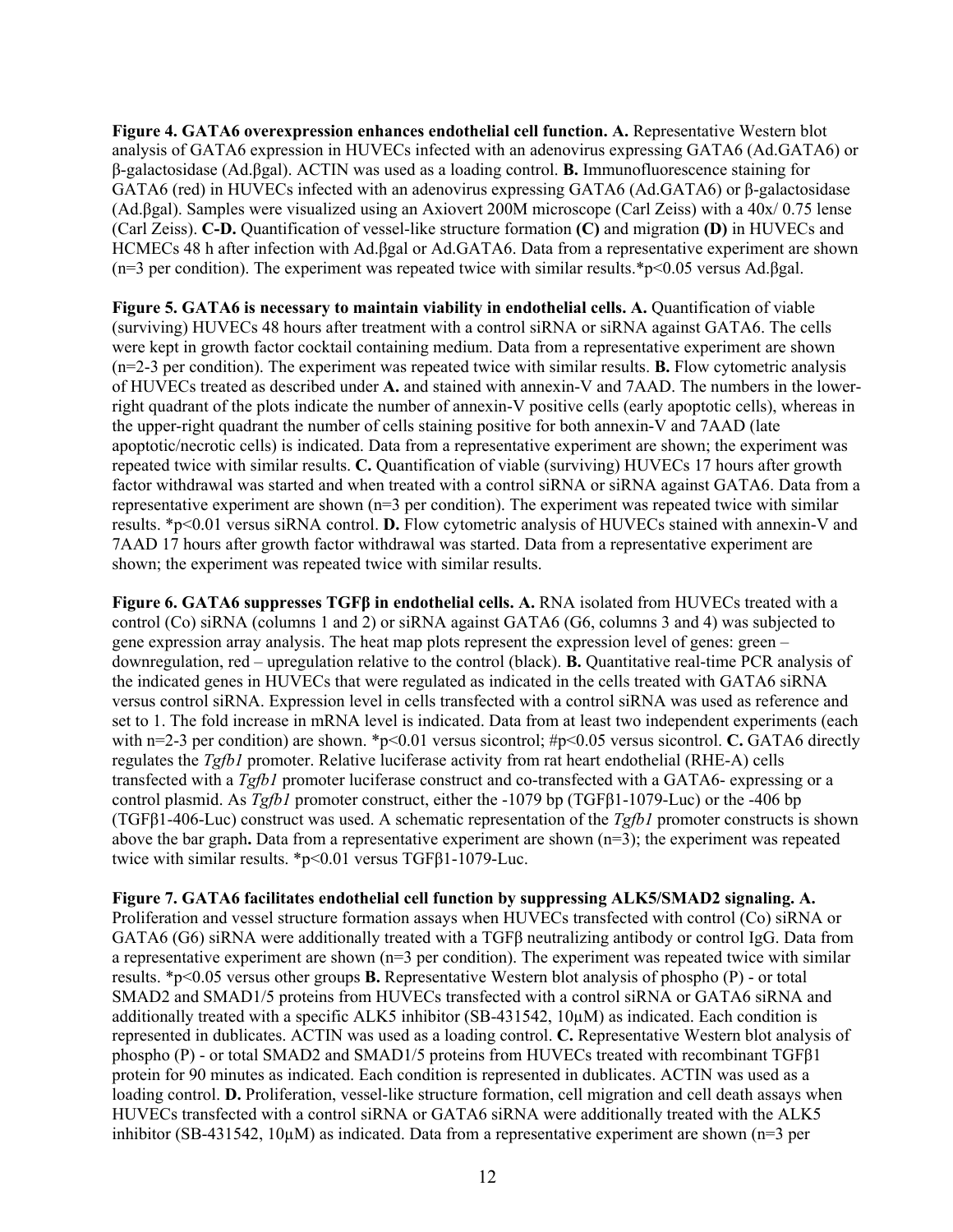condition). The experiment was repeated twice with similar results.\*p<0.05 versus other groups;  $\#p$ <0.05 vs. siRNA control (Co) **E.** Schematic representation of the functional role of GATA6 in endothelial cells. Left side: GATA6 suppresses TGFβ1/β2 expression and thereby keeps ALK5-SMAD2 activation at a low level. ALK1-SMAD1/5 signaling was previously shown to enhance angiogenic function and survival in endothelial cells (28,38). Right side: Downregulation of GATA6 results in increased production of TGFβ, enhanced activation of the ALK5-SMAD2 cascade and inhibition of endothelial function and survival. Activation of ALK1-SMAD1/5 is not influenced by GATA6.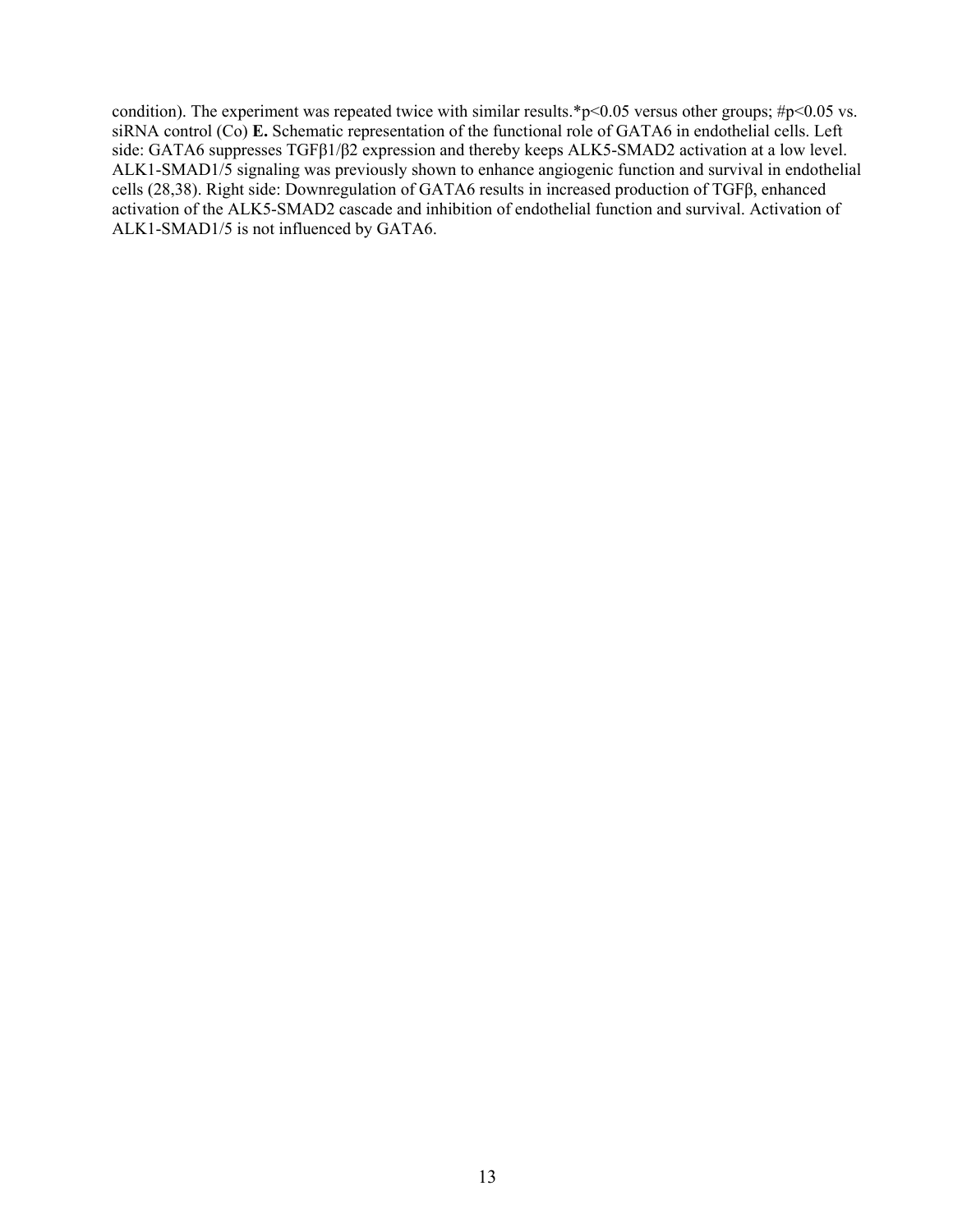Figure 1.





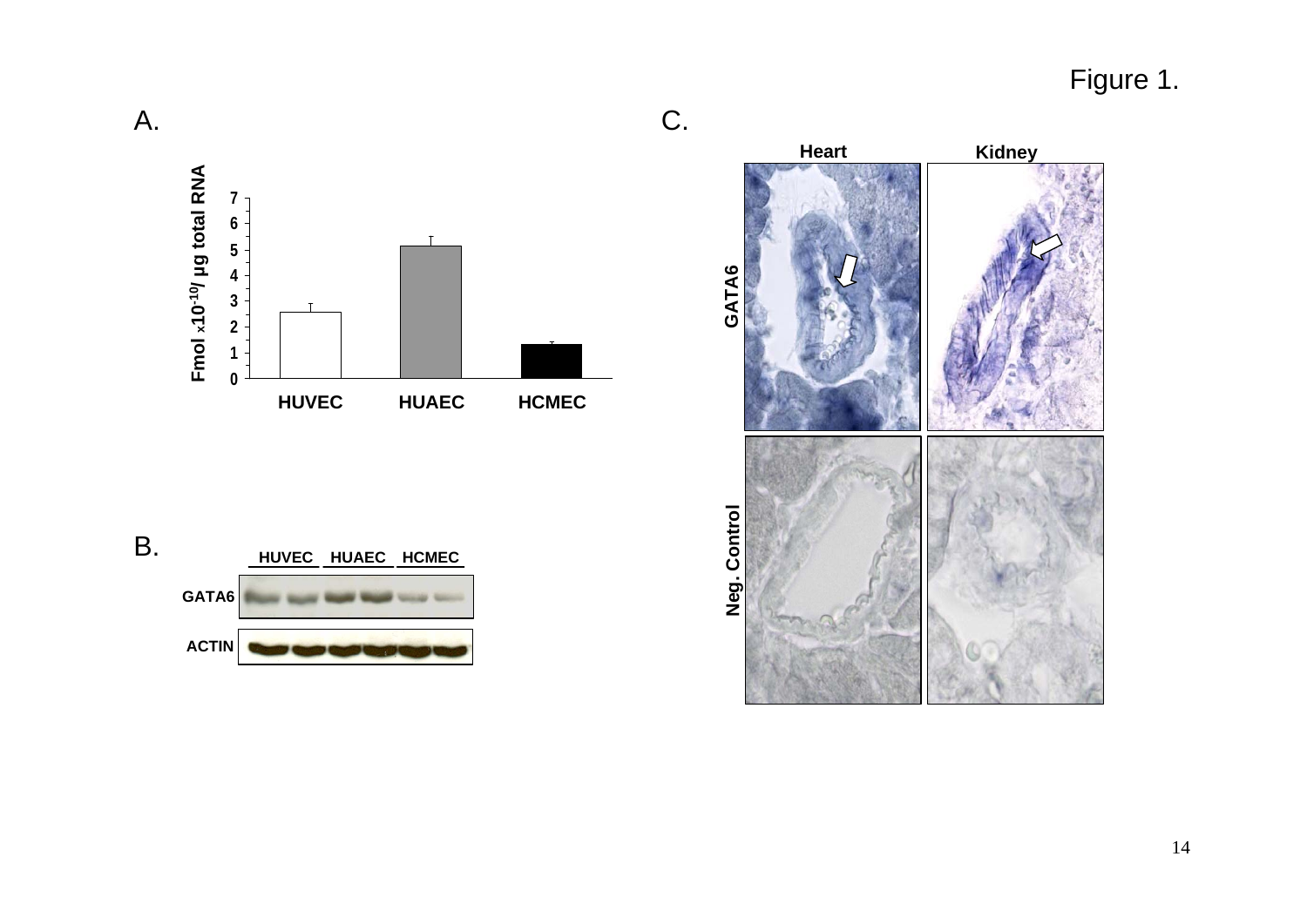

**Unstim**

**GF Hypoxia**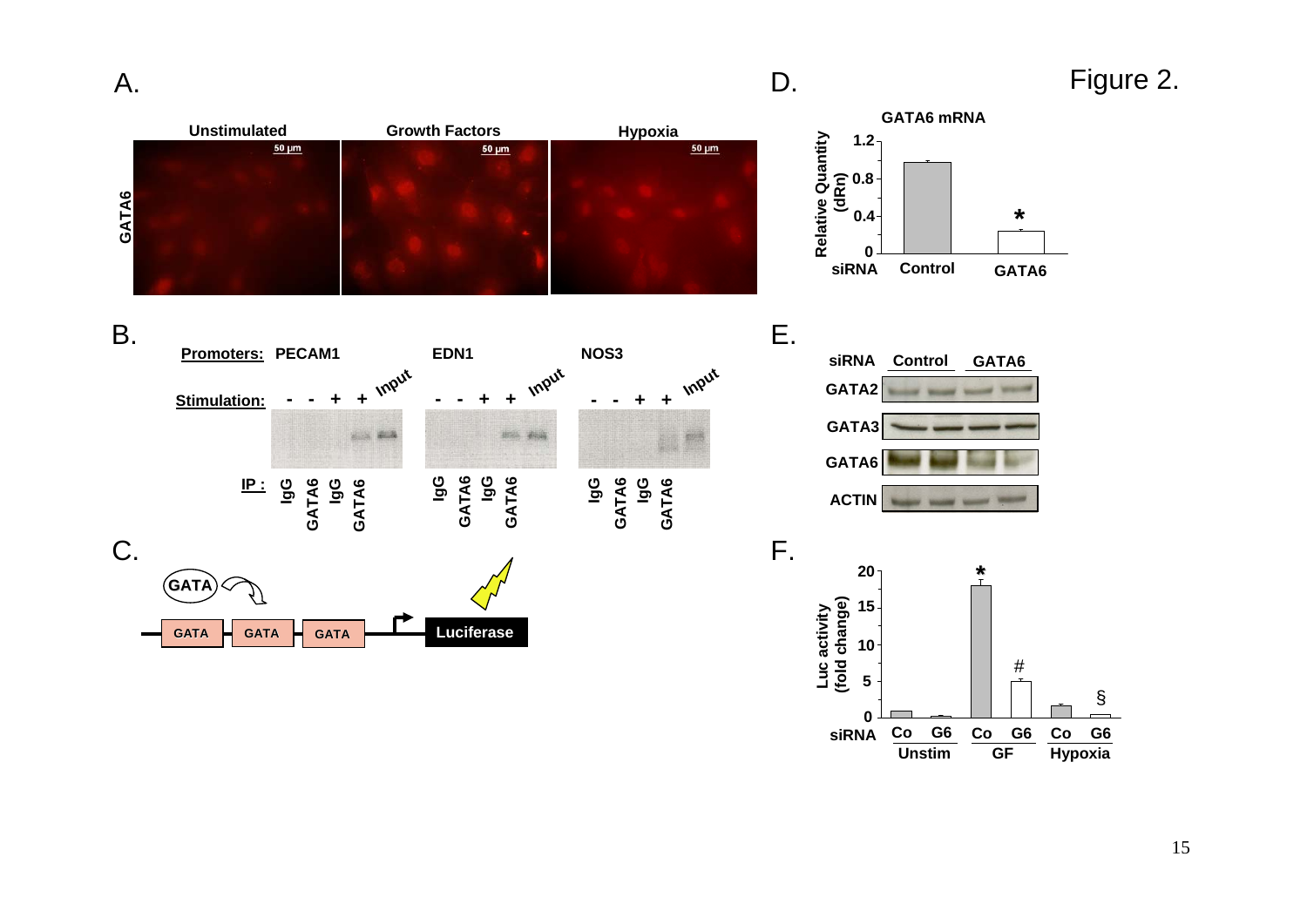A.

# B. Figure 3.

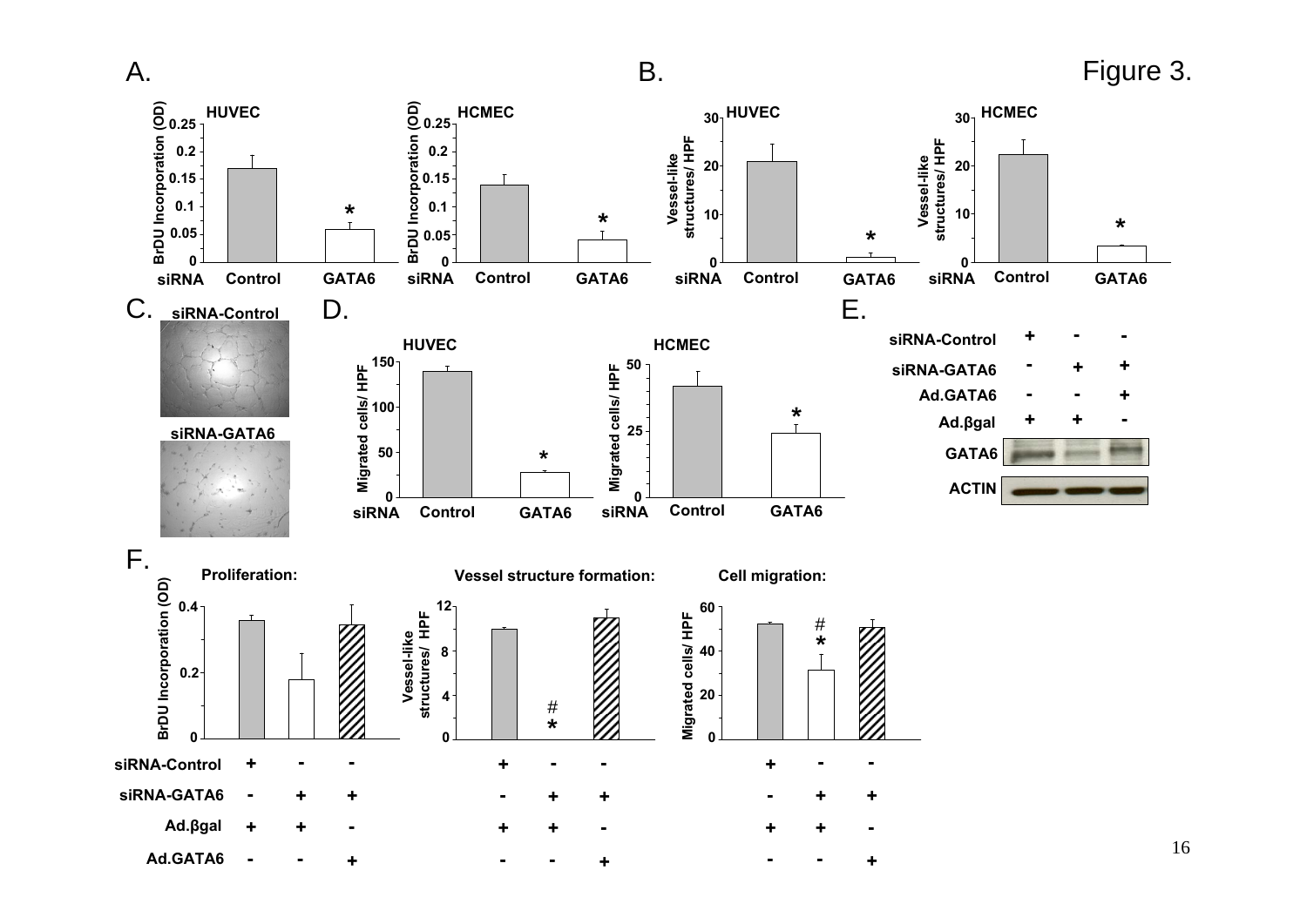Figure 4.



A.







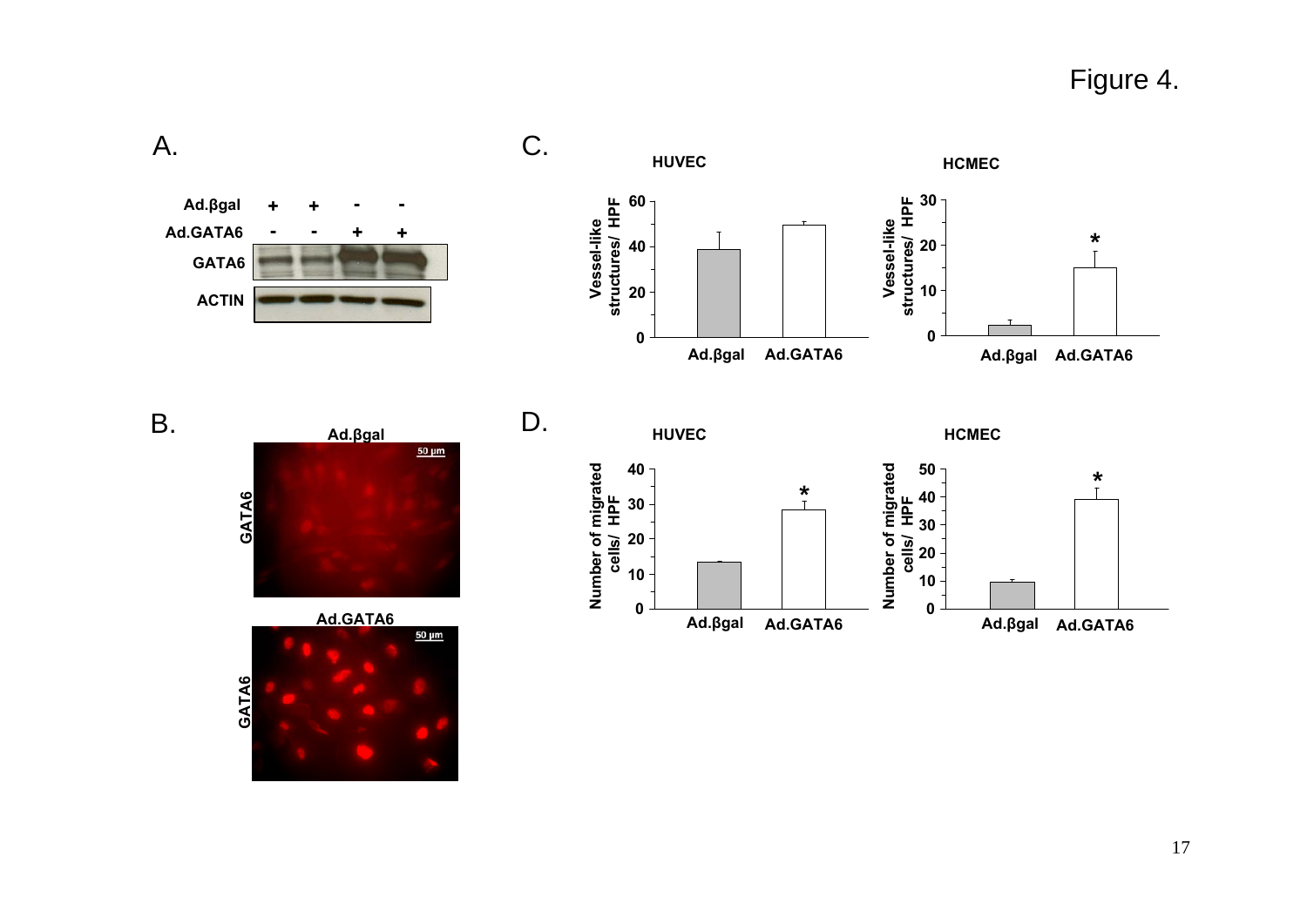# Figure 5.

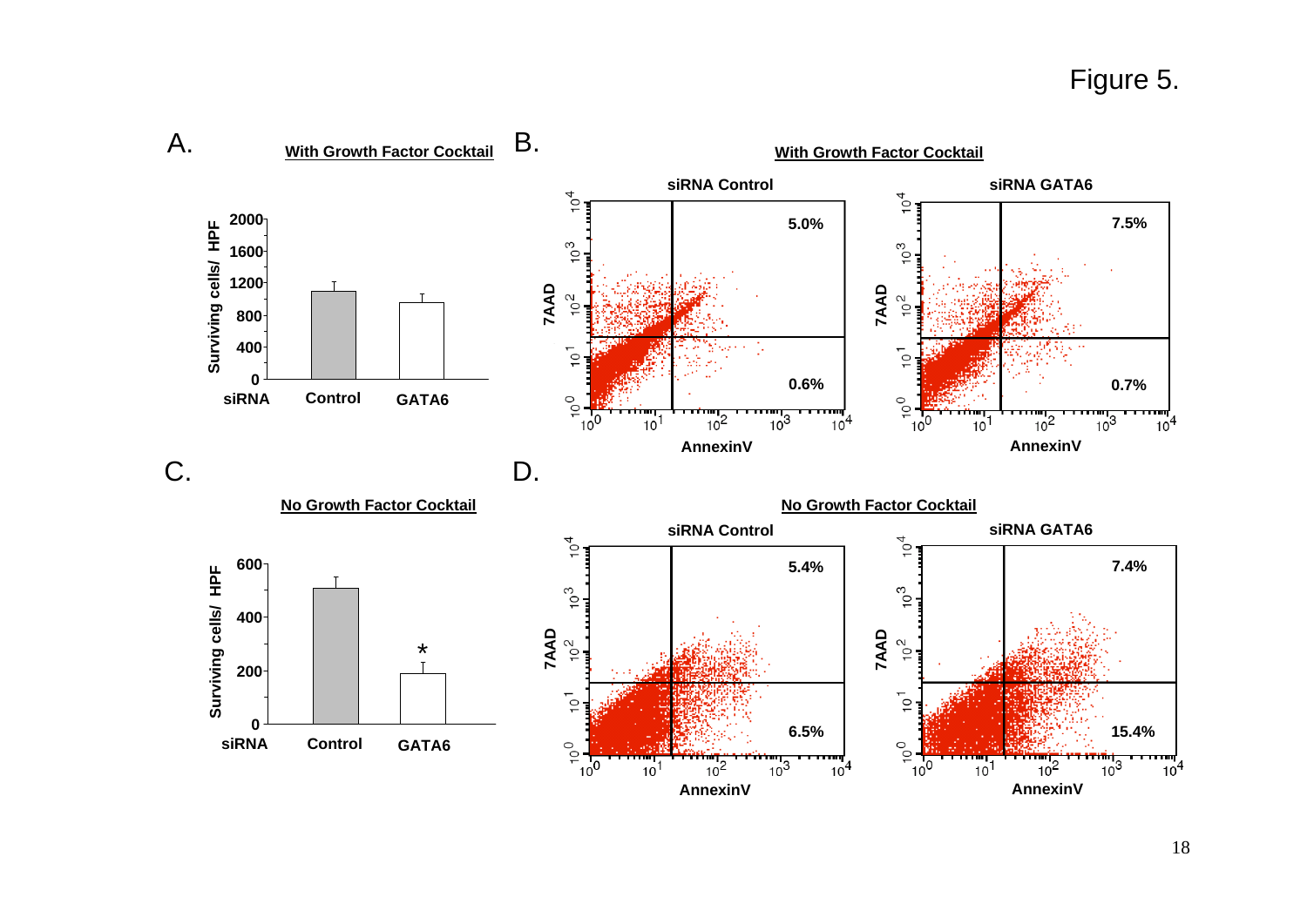Figure 6.



**Fold change mRNA expression**